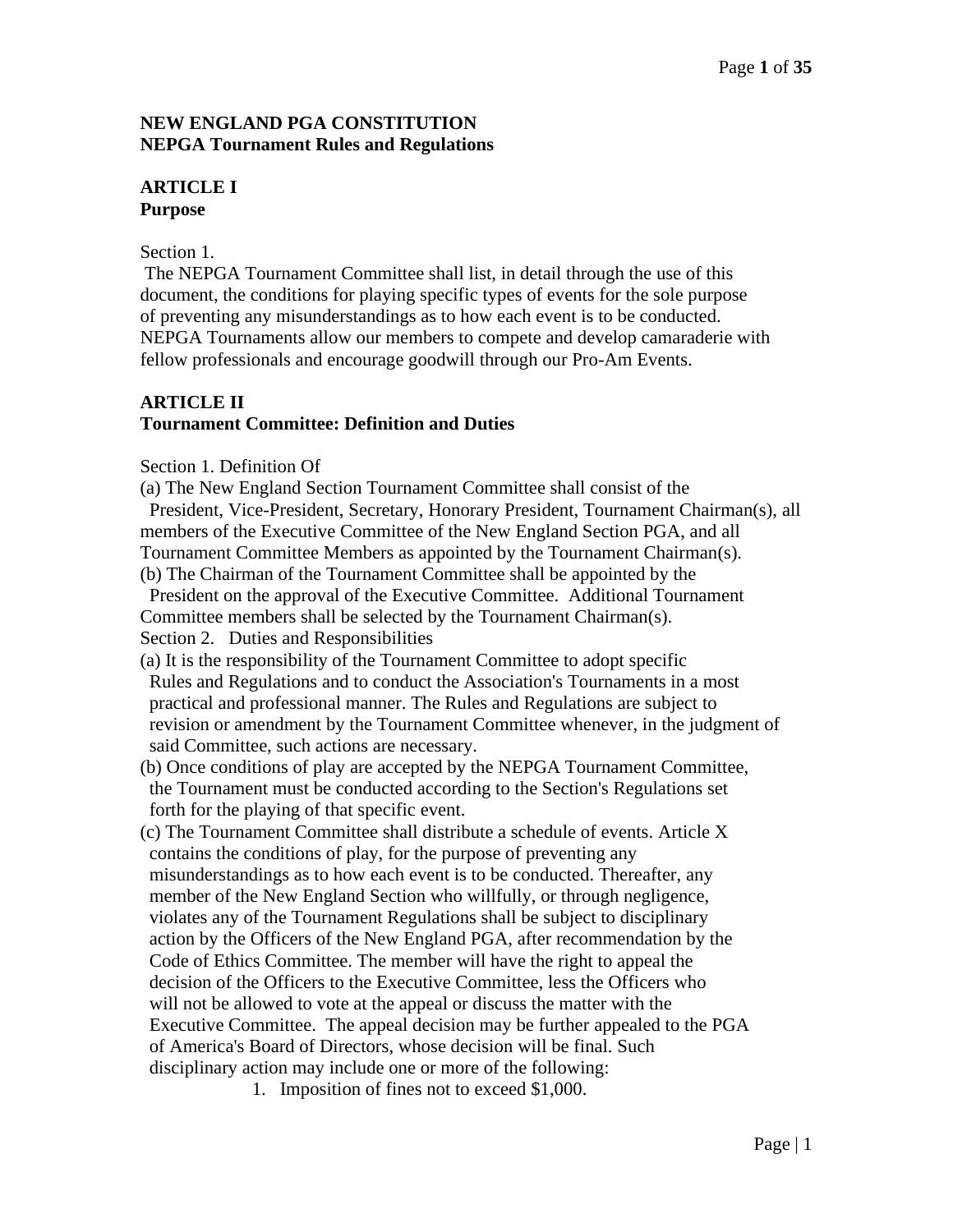# **ARTICLE II Tournament Committee: Definition and Duties (cont.)**

- 2. Revocation of privileges to participate in certain National or Section activities for a limited period of time.
- 3. Suspension or expulsion from Membership or Registration in the Associate Program.
- 4. Such other reasonable actions as may be determined by the Tournament Committee.
- (d) The Tournament Committee, or their official representative, acting on behalf of the Executive Committee, shall have complete control over each tournament conducted by the Section.

# **ARTICLE III Schedule**

Section 1.

The Tournament Committee shall formulate an annual tournament schedule of events which will permit full participation by eligible members, and which must be approved by the Board of Directors. Non-NEPGA tournaments that would like to be listed on the current NEPGA Tournament Schedule should pay a minimum \$500 tournament schedule fee. This fee assures that the NEPGA will not schedule a championship event opposite said tournament.

# **ARTICLE IV Sanctioned Events**

Section 1.

- (a) Any golf competition played within the geographical territory embracing the New England Section, in which more than eight NEPGA Member golf professionals participate, charging an entry fee and/or offering a purse as prize money, must be sanctioned by the Tournament Committee or the Executive Director in order for New England Section members to participate as competitors. This includes, but is not limited to, any pro-amateur, pro-lady, pro-junior, pro-member, or similar event, or any stroke play competition. Requests for sanction shall be made in writing and should be received by the Executive Director at least 45 days prior to the event. Each sanctioned event may have a stipulated fee. Sanctioned events included on the NEPGA tournament schedule will require a \$500 sanction fee.
- (b) The individual Chapters within the New England Section PGA shall be required to submit, to the Executive Director, their tournament schedule for approval prior to February 1 of the current year.
- (c) For an event to be scheduled and sanctioned by the NEPGA, the club serving as the host site must have a PGA Member or Associate Head Professional serving as the resident professional.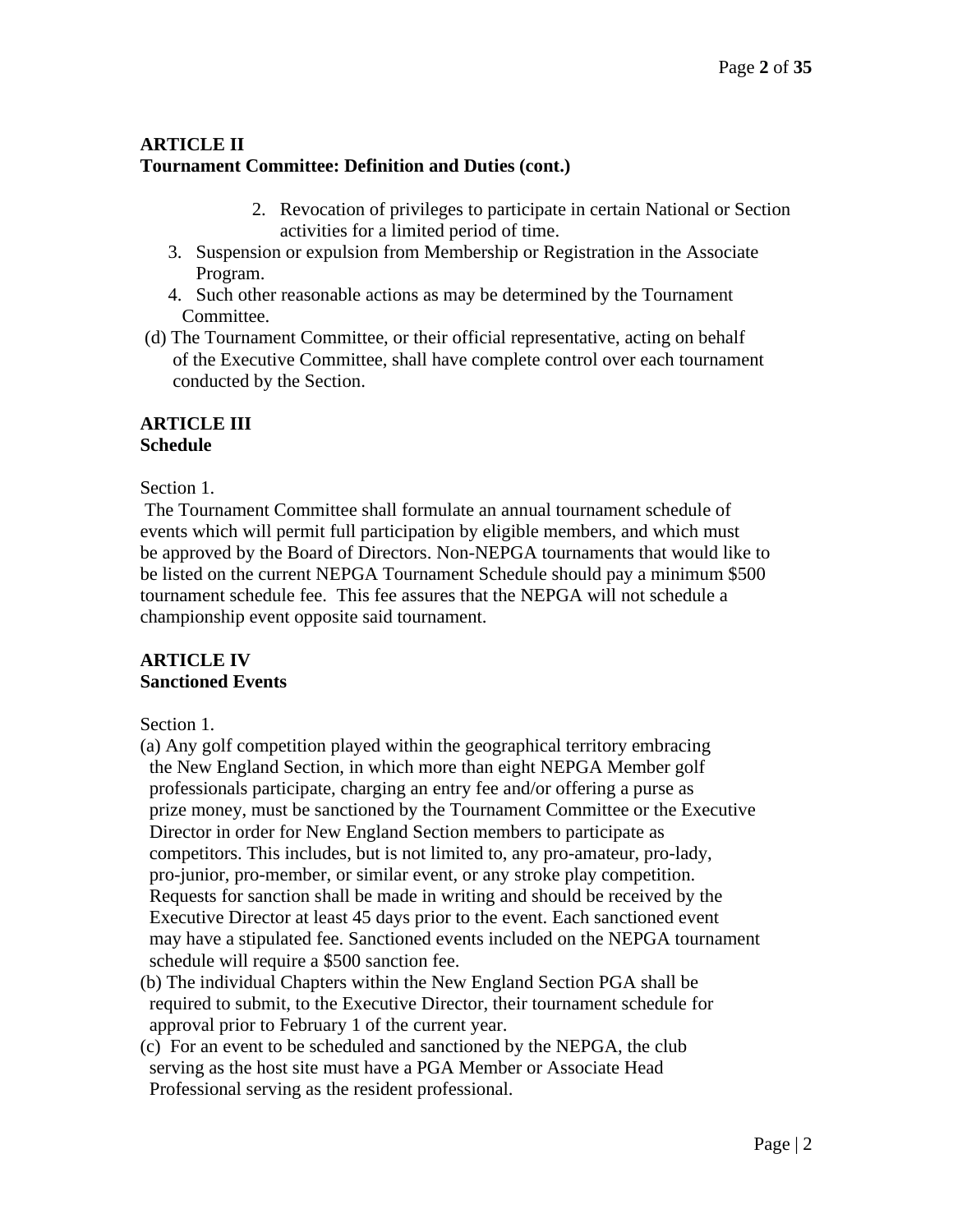# **ARTICLE IV**

# **Sanctioned Events (cont.)**

(d) The New England PGA section tournaments are held for the benefit of the section and its Members. Members are expected not to compete or assist in the conducting of an unsanctioned event; each member of the Section is personally responsible for knowing if an event has Section approval.

(e) All Section Tournament Policies apply to these events.

(f) When the NEPGA hosts a championship event in the geographical area of a chapter, that chapter may not host a chapter event for NEPGA members that day.

(g) NEPGA members may not play in or host any other event within the geographic area of the NEPGA during the three days of the NEPGA Championship. (Fine for playing  $= $50$ ; fine for hosting  $= $500$ ).

# **ARTICLE V Site Selection**

Section 1.

Selection of the Tournament sites and dates will be allotted on the following basis:

(a) Club must not have exclusionary membership policies which discriminate on the basis of race, creed, color, national origin or gender.

(b) A Request to host a Tournament must be made to the Executive

Director. The Director, in turn, shall notify the applicant

 whether conditions are acceptable to the NEPGA Tournament Committee. They may include but are not limited to:

 (i) Professional's and Club's cooperation and attitude in allowing the use of their Club for conducting NEPGA sponsored tournaments in the past.

(ii) Success of previous NEPGA Tournaments at a specific site.

(iii) Accessibility of location.

 (iv) Host professional must be a NEPGA member at the time the event was scheduled

# **ARTICLE VI Eligible Professionals**

Section 1. Tournament Playing Agreement

It is important that every member of the New England PGA Section who has intentions of playing in any NEPGA sanctioned event be familiar with the rules and regulations detailed by the Tournament Rules and Regulations adopted by the Tournament Committee. Filing a tournament entry will signify knowledge of these rules as well as those in the Constitution.

The Rules Committee has the right to reject, disqualify, or prohibit, any player for a rules violation, or for any reason that it feels would be detrimental to a NEPGA Tournament. The Rules Committee shall report, in writing to the Executive Director, all infractions of the Tournament Rules and Regulations which has caused any player or team to be rejected, disqualified, or prohibited from the competition.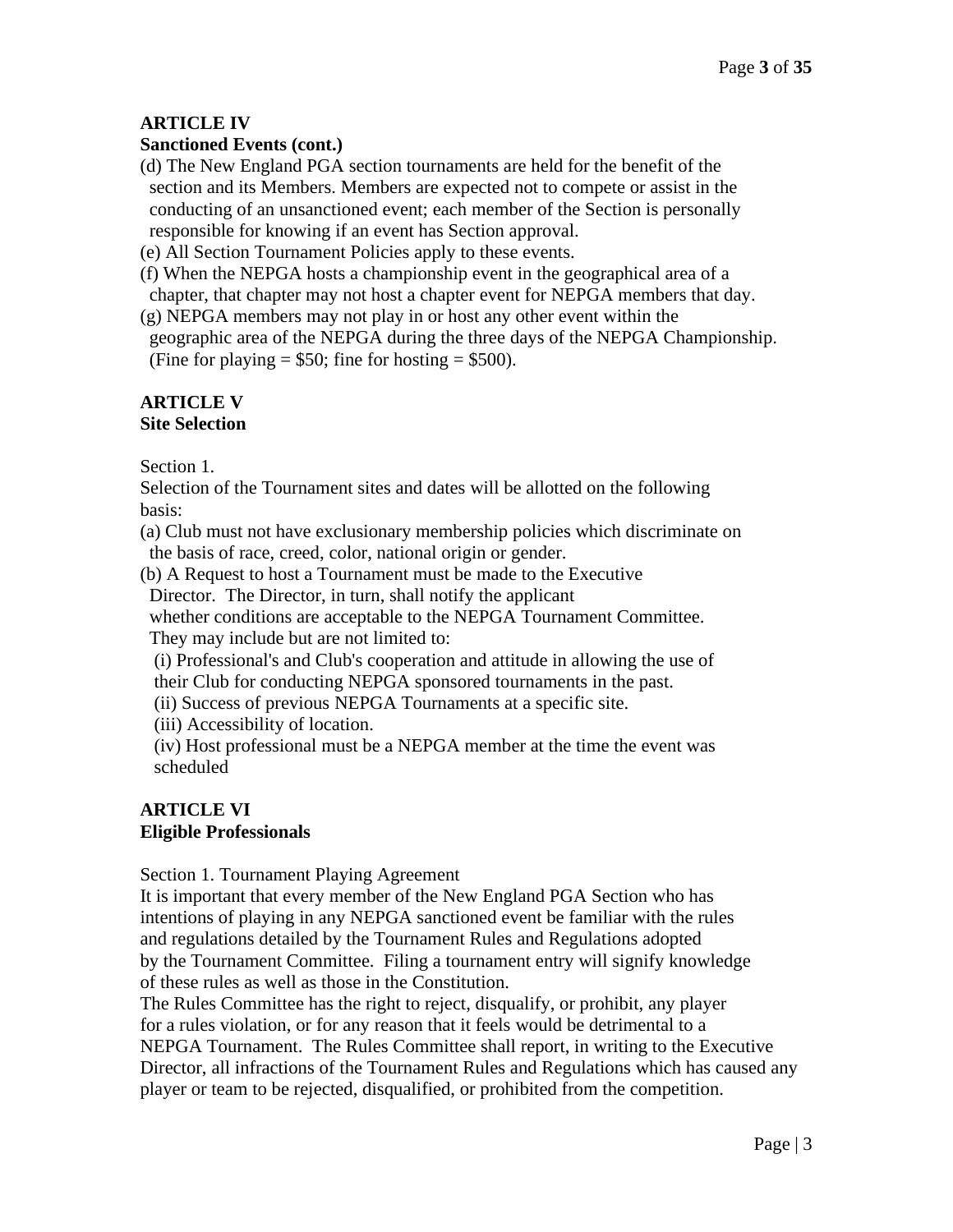# **ARTICLE VI Eligible Professionals (cont.)**

#### Section 2 - Classifications

The privilege of participating in the New England Section Tournament Program will be extended to any New England PGA Member who is in good standing, and otherwise eligible and primarily employed in the area required by their classification, at a club or golf facility in the New England Section and who meet the requirements listed in Article V, Section 1, of the PGA of America Constitution, By-Laws and Regulations.

Additionally, any New England PGA Associate who has successfully completed the Level I Checkpoint, who is in good standing, and otherwise eligible and primarily employed in the area required by their classification at a club or golf facility in the New England Section, would be eligible to participate in specified events on the New England Section Tournament schedule as follows:

Events Open to Eligible Associates: NEPGA Section Pro-Am events (except for Cape Week Pro-Ams and the Pro-Am Championship), NEPGA Stroke Play Series, Pro-Lady Invitational, Pro-Junior Invitational, Pro-Senior Invitational, Pro-Superintendent Invitational and Pro-Officer Invitational.

Note: Associates at any Level may participate in the NEPGA Pro-Assistant, NEPGA Assistants Championship and Assistants Association events.

Events NOT Open to Associates: NEPGA Pro-Pro Match Play Championship, NEPGA Pro-Pro Stroke Play Championship, NEPGA Pro-Am Championship, Cape Week Pro-Ams, NEPGA Senior-Junior Professional Championship, NEPGA Section Professional Championship, NEPGA Section Senior Professional Championship and New England PGA Member Qualifiers for PGA TOUR events held within the New England Section.

Note: NEPGA Chapters may choose to adopt this Section policy or continue operating under their own Chapter Tournament Rules and Regulations.

Eligible classifications are as follows:

(Note: Inactive and Class F members will not be eligible under any circumstances).

- MP Master Professionals
- A-1 Head Professional at a PGA Recognized golf course
- A-2 Head Professional at a PGA Recognized golf range
- A-4 Director of Golf at PGA Recognized Golf Facilities
- A-5 Past Presidents of the Association
- A-6 Golf Instructor at a PGA recognized facility
- A-7 Head Professional at a PGA Recognized facility under construction
- A-8 Assistant Golf Professional at a PGA Recognized Facility
- A-9 Employed in Professional Positions in Management, Development, Ownership

Operation and/or Financing of Facilities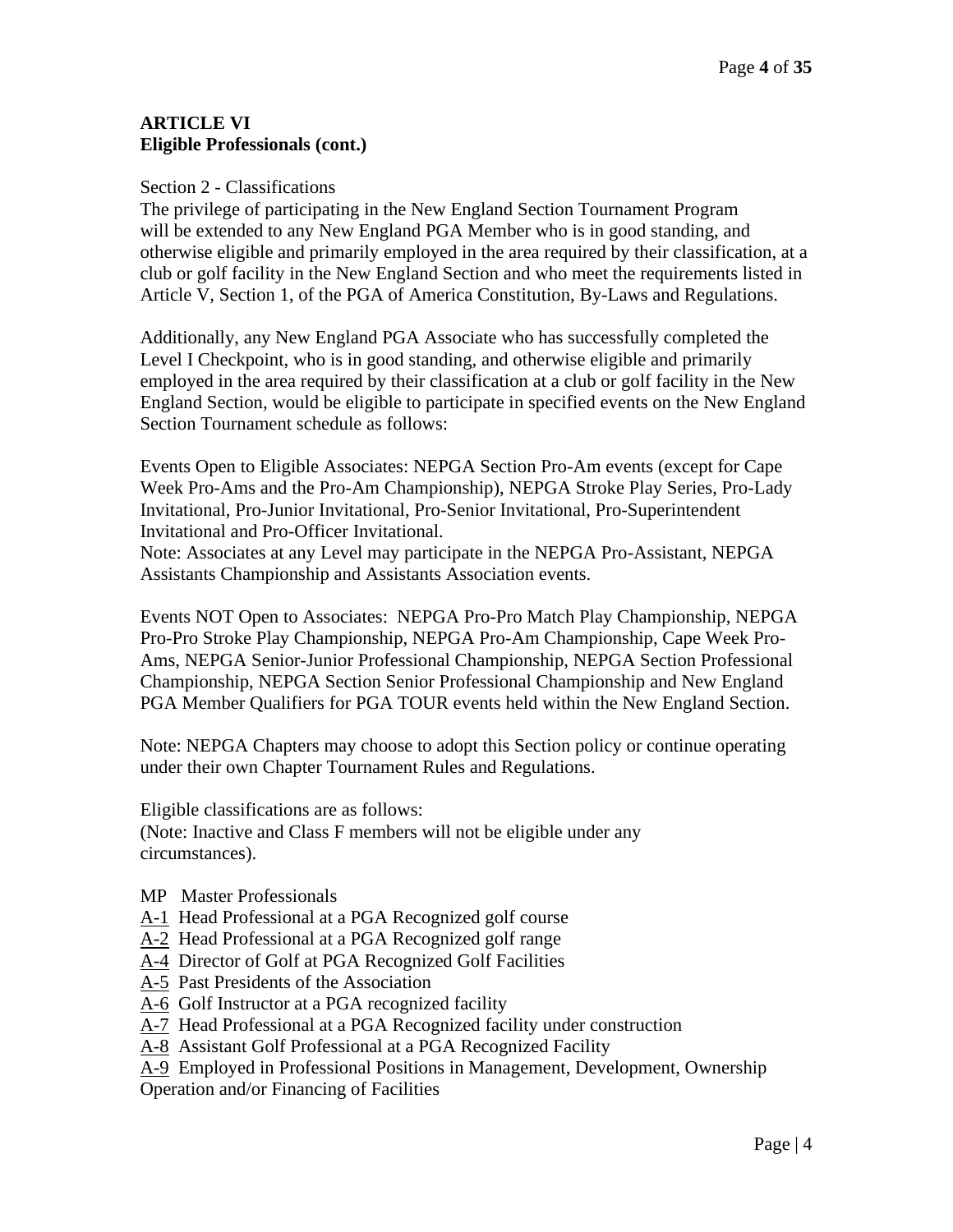# **ARTICLE VI**

#### **Eligible Professionals (cont.)**

A-10 Golf Clinician

A-11 Golf Administrator

A-12 College or University Golf Coach

A-13 General Manager

A-14 Director of Instruction at a PGA Recognized Facility

A-15 Ownership or Management of a Retail Golf Facility

A-17 Golf Course Superintendent

A-20 Golf Manufacturer Sales Representative

A-21 Tournament Coordinator/Director for Organizations, Businesses or Associations

A-22 Rules Official

A-23 Club Fitting/Club Repair

LM/LMM Not eligible for classification as Active Member and who have held a minimum of 20 years in an Active Classification (whether continuous or not) LMA/LMMA Not eligible for classification as Active Member and who have held a minimum of 20 years in an Active Classification (whether continuous or not)

Classifications listed below are eligible ONLY for "NEPGA Stroke Play Series, Invitational Pro-Ams and Pro-Members" at the section level.

RM Members who are fully retired (cannot be working in either a golf or non-golf position) and who have achieved a combined 65 years of age and Active membership and who are not eligible for Life Member.

Section 3. Exceptions

(a) New Applicants for membership, who have been passed on to the national office by the NEPGA, are extended the privilege of playing in Sectional Events during their waiting period while their application is on file with the National Office, Championships excluded.

(b) A NEPGA Member is not eligible to participate in Section Events if he has entered more than twelve PGA Tour, European Tour, LPGA Tour, Champions Tour, Korn Ferry Tour, Asian Tour, Japan Tour, PGA Tour LatinoAmerica, Ladies European Tour, Symetra Tour, LPGA of Japan, LPGA of Korea, Sunshine Tour, European Senior Tour, ALPG, NGA Pro Golf Tour, eGolf Tour, PGA Tour of Australia, European Challenge Tour, All Pro Tour, PGA EuroPro Tour, Jamega Pro Golf Tour and ECCO Tour in the previous calendar year, and those events were conducted during the NEPGA tournament season.

If a player attempts to qualify for an event during the NEPGA tournament season on any of the above tours, that attempt will be included in the 12-tournament count.

The following events are not included in the 12-tournament count: U.S. Open (including qualifiers), U.S. Senior Open (including qualifiers), PGA Championship, Senior PGA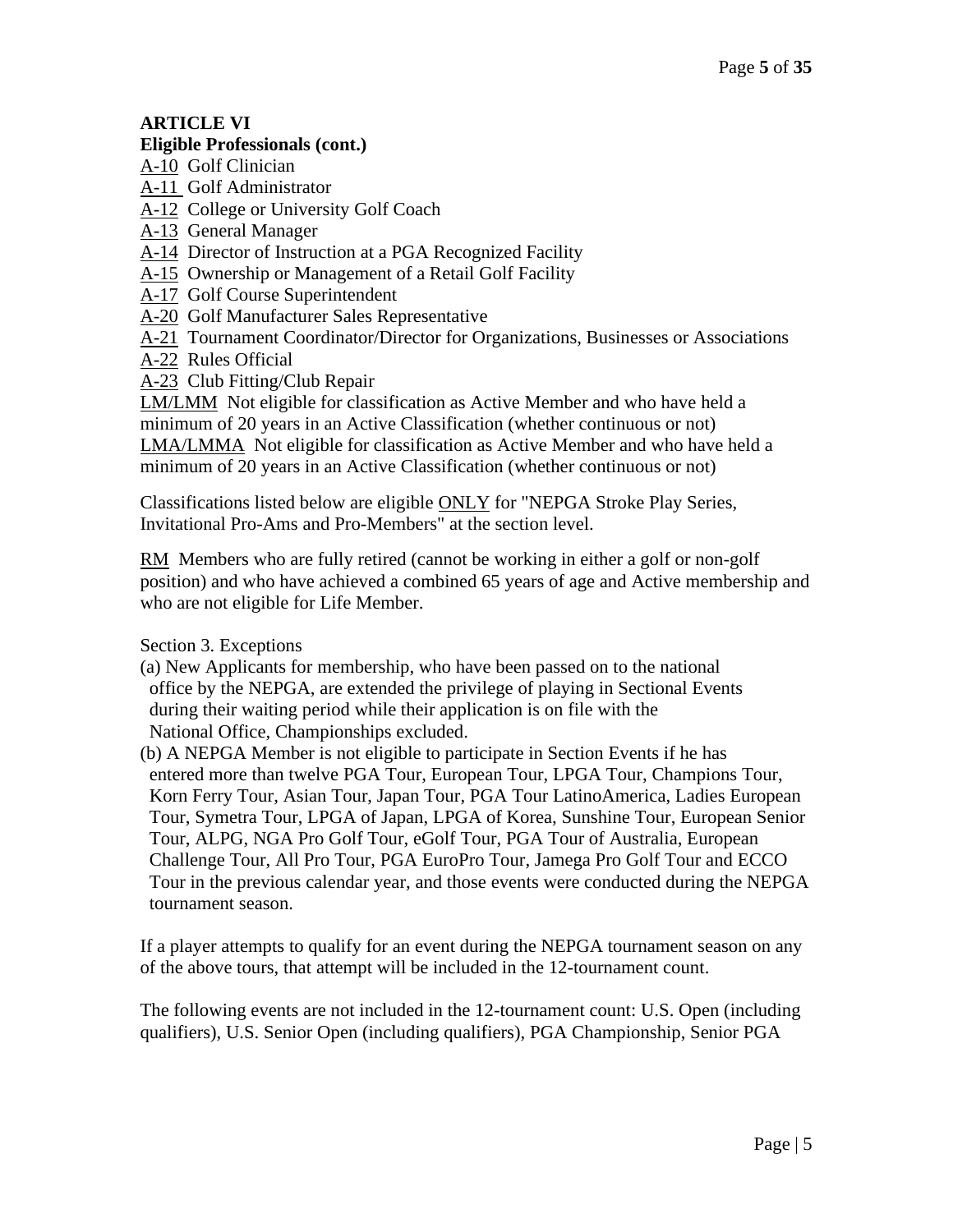# **ARTICLE VI Eligible Professionals (cont.)**

Championship, PGA Tour, Champions Tour and Korn Ferry Tour Qualifiers and events conducted within the Section boundaries.

Note: An NEPGA Member who has exceeded these limits may compete in Pro-Am Events upon invitation of the Tournament Committee Chair.

(c) A PGA Member of a section other than the New England Section may be invited by the host professional, with the approval by the Tournament Committee Chairman, to participate in a pro-am event at his club. (d) Any NEPGA Associate or non-affiliated Professional are bound by the rules set forth.

# Section 4. Limiting the Field

(a) In any sectional tournament, where it is necessary to limit the field to a certain number of players registration will generally be first-come, first-served. (b)Exception: Cape Week Pro-Ams. In the event that Cape Week Pro-Am registration exceeds capacity, the Section will conduct a lottery for entry, in which players will be selected by lot. This lottery will be weighted, so that if a player gains access into one of the Pro-Ams, their odds of being selected for subsequent events will be slightly diminished. One spot will be reserved for the Host Club at each event.

# **ARTICLE VII New England Section Rules of Conduct**

Section 1. Policy

NEPGA Members and Associates should be aware at all times to conduct themselves in a manner befitting professionals and to influence amateur partners to abide by the same standards. The PGA member will be held responsible for the actions and conduct of his or her amateur partners. All comments or complaints concerning the tournament program shall be made in writing to the Tournament Committee.

Section 2. Violations

Members and Associates shall be deemed to have violated the Rules of Conduct by:

- (a) Displaying disrespect for the Tournament Committee;
- (b) Displaying disrespect for the NEPGA Staff;
- (c) Displaying disrespect for the traditional etiquette of golf;
- (d) Displaying conduct unbecoming a professional;
- (e) Making public complaints or criticisms involving the Association,

Sponsors, Club, Players, the NEPGA Staff, the Tournament Committee, or the Tournament Format;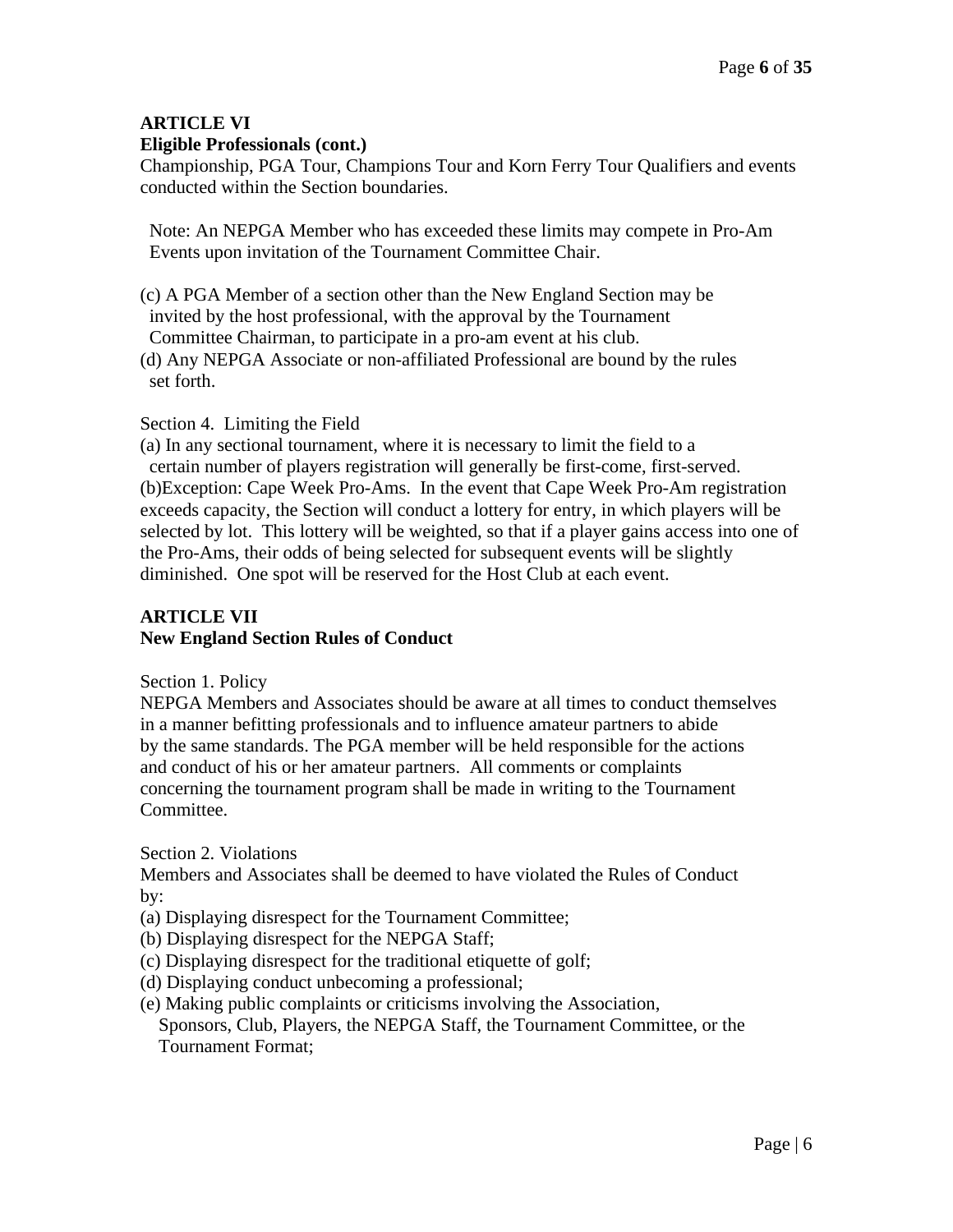# **ARTICLE VII New England Section Rules of Conduct**

- (f) Using loud, profane and/or abusive language in public;
- (g) Dispensing or consuming any alcoholic beverages on the golf course during a tournament or official practice round. On the course is defined as from tee time until the scorecard is turned in upon the completion of the round;
- (h) Throwing or breaking a club in anger or disgust;
- (i) Maliciously damaging the course in any way;
- (j) Dressing in a manner not in keeping with the game and/or dressing in a manner which is in violation of the Host Site Policy;

1. With the exception of the Section Championship, Senior Championship, and Assistant Championship, male participants are permitted to wear Bermuda-length shorts. The host club of each tournament has the right to prohibit shorts as their discretion.

- 2. No cut-offs or jeans permitted.
- 3. Shirts must have collars.

4. Female professionals dress code will follow the current dress code of the LPGA Tour.

NOTE: Pro-Amateur Events: Male professionals amateurs are permitted to wear Bermuda length shorts, provided the host club has not prohibited shorts for professionals. Female amateurs should dress according to current standards of the LPGA. The dress code applies to all tournament rounds and official practice rounds. The Rules Committee shall prohibit a competitor from playing should the competitor be deemed dressed inappropriately.

- (k) Competing in or assisting in the conduct of an unsanctioned event; each member of the Section is personally responsible for knowing if an event has Section Sanction approval.
- (l) Failing to return a scorecard for himself, or in a team competition, for the team, even if the scorecard is marked "No Card". Player who fails to return a scorecard will receive a written warning for the first violation, and a \$50 fine on the second violation.

(m) Verifying and/or submitting any incorrect information concerning an amateur partner.

(n) Failing to adhere to the Code of Conduct of the host club. (cart rules, etc.) (o) Card playing is prohibited on site unless approval is granted by the host professional.

Section 3. New England Section & PGA of America Discipline, Penalties, and Appeals

Each PGA of America Member or Associate Participant ("Participant") in a Section golf tournament acknowledges the right and authority of the Section to: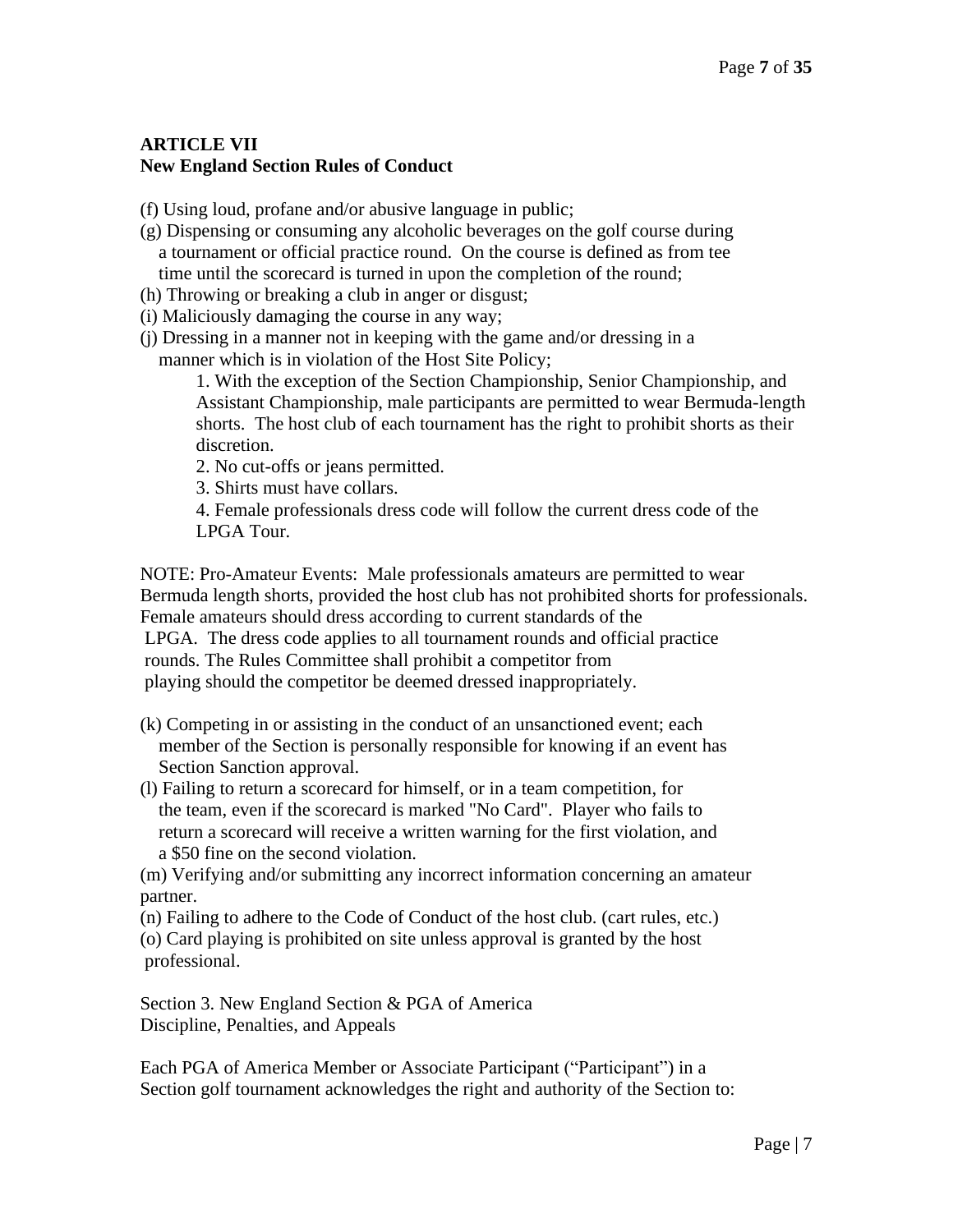# **ARTICLE VII New England Section Code of Conduct (cont.)**

(i) fine and suspend from tournament play; and/or to

(ii) fine and permanently bar the Participant from Section tournaments. Any Participant in a Section event hereby releases the PGA of America Section, the PGA of America, the PGA Tournament Corporation, Inc., rules officials, each director, officer, member, employee, agent or representative of any of the foregoing jointly and severally, individually and in their official capacity, of and from any and all claims, demands, damages and causes of action whatsoever, in law or equity, arising out of or in connection with any such decision or action by the Section, PGA of America or any appellate body.

Fines are due and payable within thirty (30) days unless the Participant has made a written appeal. Should the appeal be denied, the fine will be due and payable within thirty (30) days of such denial of appeal; and the Participant will be ineligible to participate in any Section tournament and any other PGA of America tournaments and the tournaments of any other PGA Section until said fine is paid in full.

#### A. Advance Notification of Proposed Disciplinary Action

Except for penalties under the Rules of Golf and for "Minor Penalties" (as hereafter defined), any Participant subject to disciplinary action or penalty defined as a "Major Penalty" shall first be notified of such proposed action in writing. Such notice may be presented to the Participant by a tournament official. Within thirty (30) days from the receipt of the notice, the Participant shall submit to the Section Director of Operations, Section Tournament Director or the Section Executive Director such facts or evidence of mitigating circumstances as may apply. Within thirty (30) days of receipt of such information from the Participant, the Section Director of Operations, Section Tournament Director or the Section Executive Director shall notify the Participant in writing of the imposition of the proposed disciplinary action or penalty, or that the proposed action has been dismissed. After the imposition of any penalty hereunder, the Participant shall have the right to appeal to the Section Board of Inquiry as set forth in Section E herein.

#### B. Rules of Golf

Any Participant in a Section tournament who breaches the Rules of Golf of the United States Golf Association or Local Rules/Conditions of the Competition in effect for the conduct of such event shall be subject to the penalties provided in such Rules as well as any other penalties imposed by the Section consistent with this policy. The decision of the Section Rules Officials and/or the Section Tournament Committee with respect to such Rules breach shall be final and conclusive, in accordance with Rule 20.2.

#### C. Conduct Unbecoming a Professional

Any Participant deemed guilty of conduct unbecoming a professional while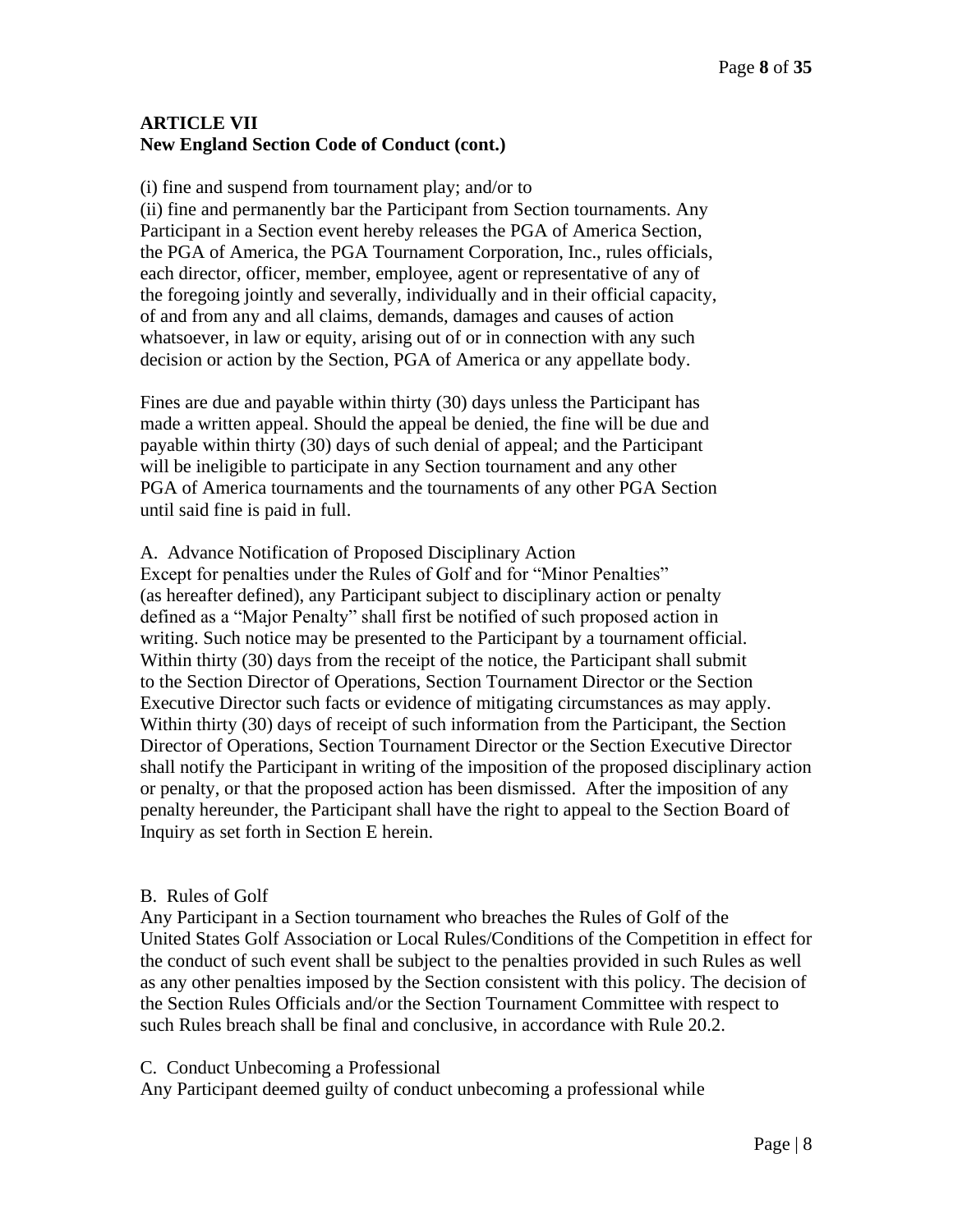# **ARTICLE VII New England Section Rules of Conduct (cont.)**

participating in a Section tournament or in activities related thereto (e.g. practice rounds, hospitality events, etc.) shall be subject to fine, suspension and/or permanent disbarment from Section tournament play as provided in this policy. A fine of \$100 shall be levied for the first offense. A fine of \$150 shall be levied for the second offense, and a prohibition from participating in Section events for one year shall be levied for the third offense. Any Participant that is found guilty of more than three offenses for conduct unbecoming a professional charge may, at the sole discretion of the Section, be permanently prohibited from participating in all Section and PGA of America tournaments and also may be subject to PGA of America Code of Ethics charges. Notwithstanding the foregoing, the Section reserves the right to pursue Code of Ethics charges against any PGA Member/Associate for conduct charges related to the conduct of any Participant at Section golf tournaments and related events at the sole discretion of the Section in compliance with the procedures for Code of Ethics hearings as set forth in this Article II of the Bylaws.

D. Classes of Penalties for Section Tournament Offenses

# 1. MINOR PENALTIES.

A Minor Penalty is a fine of not more than \$150 and/or suspension from tournament play for two or fewer tournaments. A Minor Penalty may be imposed by the Section tournament officials responsible for the conduct of the tournament.

# 2. MAJOR PENALTIES.

A Major Penalty is a fine in excess of \$150, suspension from tournament play for 3 or more tournaments, and/or permanent disbarment from Section tournament play.

# E. Appeals

# 1. MINOR PENALTIES.

Appeals from Minor Penalties shall be to the Tournament Committee Chairperson (or his/her designee). Such appeal may be in writing or oral. Such appeal shall be received by the Tournament Committee Chair no later than thirty (30) days subsequent to the infraction.

The Tournament Committee Chair shall render the decision on appeal in writing within thirty (30) days of the receipt of the appeal and submit a final report to the Section Executive Director. The Section Executive Director shall submit this final report to the Association General Counsel. Such decision shall be final. Notwithstanding the foregoing, in the event that the Section determines that it would prefer that a Minor Penalty shall be submitted to the Board of Control for a hearing in lieu of action by the Section, then the Section Board of Inquiry will follow the same procedures set forth herein for all matters submitted to the Board of Control for Code of Ethics procedures.

# 2. MAJOR PENALTIES.

Within thirty days from the date of notification of a Major Penalty, the Participant may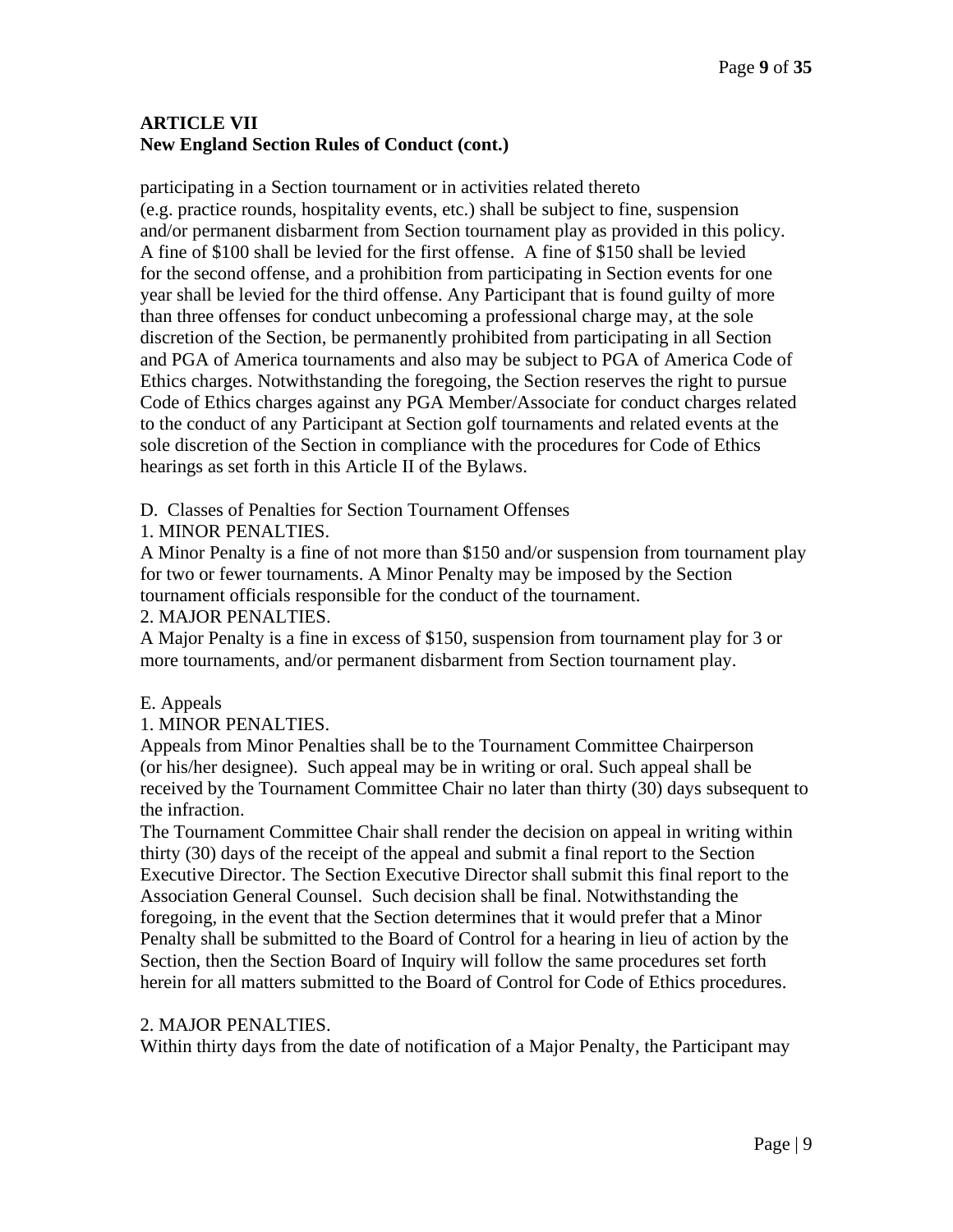# **ARTICLE VII New England Section Rules of Conduct (cont.)**

submit a written appeal to the Section Board of Inquiry. Failure to file such an appeal shall be deemed conclusively to be an admission of the charges specified in the notification.

Thereafter, the Section Board of Inquiry will prepare a report of the matter to the Board of Control and the matter will be set for a hearing before the Board of Control in accordance with all applicable procedures set forth herein for ethics appeals heard by the Board of Control. The Board of Control shall hear the appeal either at the next regularly scheduled Board of Control hearing or at an expedited meeting that may be held in person or via conference call at the discretion of the Chair of the Board of Control. The decision of the Board of Control shall be final.

An appeal shall operate to stay the effective date of any penalty, except suspension from a Section tournament then in progress or scheduled for the calendar week in which the alleged violation occurred, until after a final decision on the appeal.

All fines must be paid within thirty (30) days from the imposition of the fine, or in the event of an appeal, within (30) days from the decision rendered by the Board of Control in the event the Board of Control upholds the findings of the Tournament Committee Chair.

#### **Section Tournament Policy ARTICLE VIII Rules For Entries**

Section 1. Regulations

- (a) All entry applications will be distributed through the NEPGA.
- (b) By submitting an entry application, competitors agree to abide by the Tournament Rules and Regulations of the NEPGA.
- (c) A contestant shall not enter the same tournament more than once unless special permission is granted by the Section Tournament Chairman, Section Director

of Rules & Competitions, Section Tournament Director or his official representative.

- (d) No Professional shall be permitted to participate in any Sectional Tournament if he or she is delinquent in any dues or assessments due to the NEPGA.
- (e) All entry fees must accompany submitted applications. Entry fees will include Tournament entry, Cart & Range Fees (if applicable).

Section 2. Cancellation by a Player

If any player chooses to cancel from an event, the player must contact the NEPGA

Office prior to 72 hours of the beginning of the event. According to the

time of cancellation, the following policy will be followed:

- (a) Prior to 72 hours before the event: The entry fee, less \$25 administration costs, shall be refunded to the Professional.
- (b) Prior to the start of the event, but after the 72 hour deadline: No refunds.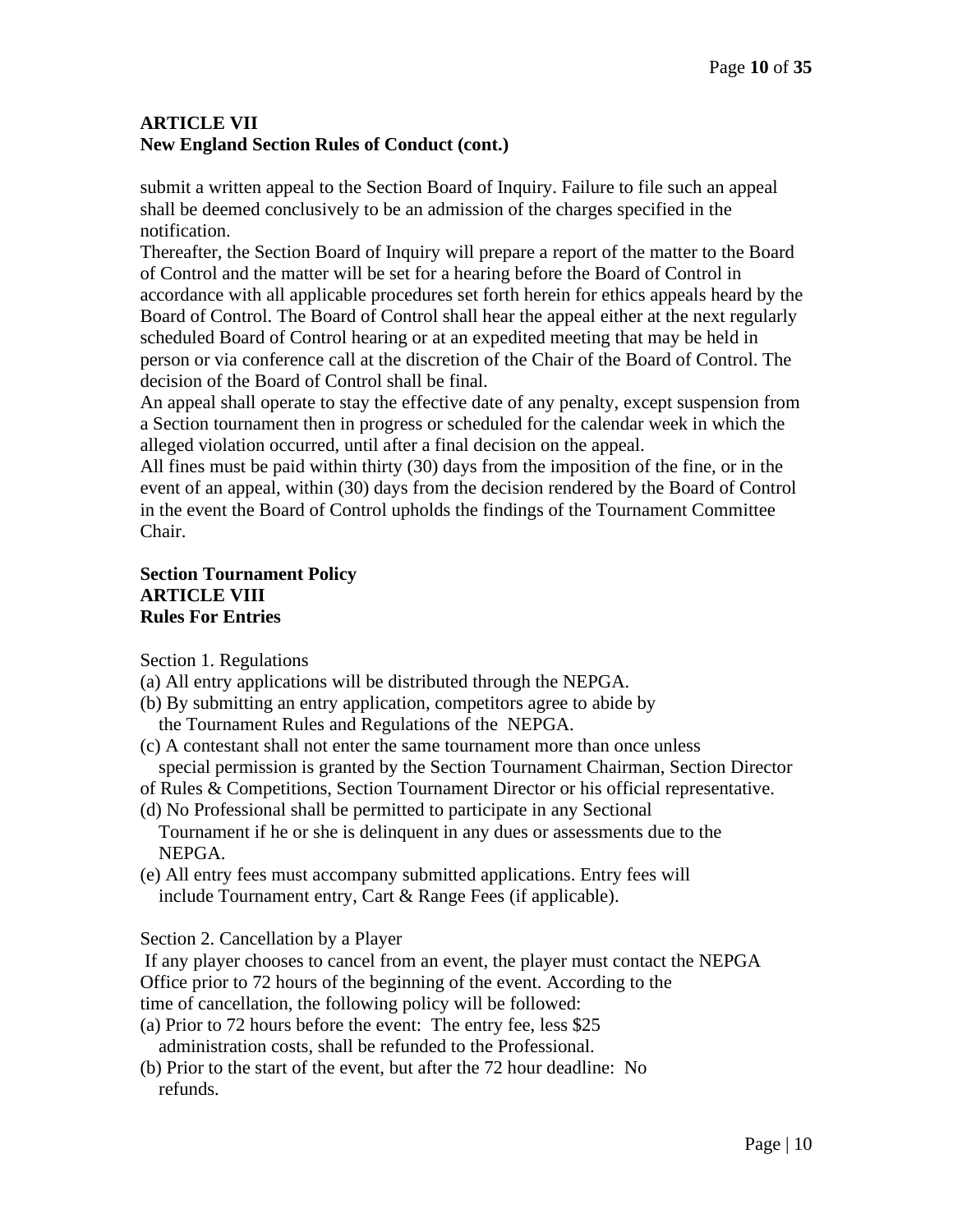# **ARTICLE VIII Rules For Entries (cont.)**

- (c) Cancellation after the event has started or failure to show for the assigned tee time: No refunds will be allowed, and the Professional shall be subject to disciplinary action.
- (d) In a case where the event has no entry fee and a player cancels from the event after the 72 hour deadline, or fails to show at his or her designated tee time, the player will automatically be subject to a fine of \$50.

Section 3. Cancellation of event by the NEPGA

If an event has to be canceled due to weather, or other adverse conditions, the following refund policy will be in effect.

- (i) Any player on the course at the time the tournament is canceled shall be refunded entry fee only. The Player will be responsible for Range Fees. Cart fees and Food & Beverage costs will be refunded based on host club policy.
- (ii) If at least half the field has completed the round, the competition will be considered complete and the prize distribution shall be computed based on the number of participants who have posted scores. In this situation, any players who are unable to complete their round will receive a full refund, less any expenses owed to the club on their behalf (food & beverage costs, cart fees, etc.).

# **ARTICLE IX**

# **Local Rules and Conditions of Competition**

The Rules of the United States Golf Association govern play, as modified by the NEPGA. The following Conditions of the Competition apply and may be found in the Official Guide to the Rules of Golf's Model Local Rules. See the applicable competition's "Notice to Competitors (Players)" for additional Definitions, Local Rules and Conditions of the Competition.

# **NEW ENGLAND PGA 2022 HARD CARD**

Play is governed by the Rules of Golf effective January 2019, and where applicable, by the following Local Rules and Terms of the Competition. Committee Procedures refers to the Committee Procedures section in the current *Official Guide to the Rules of Golf*. The *Committee* refers to the New England PGA Rules Committee. **Unless otherwise noted, the penalty for breach of a Local Rule is the** *general penalty***.**

# 1. **Out of Bounds and Course Boundaries:**

- a. *Out of bounds* is defined by the line between the *course*-side points at ground level of white stakes and fence posts, and in any other manner as described in the applicable event's "Notice to Players."
- b. A ball coming to rest on or beyond a public road is out of bounds, even if it comes to rest on another part of the course that is in bounds for other holes.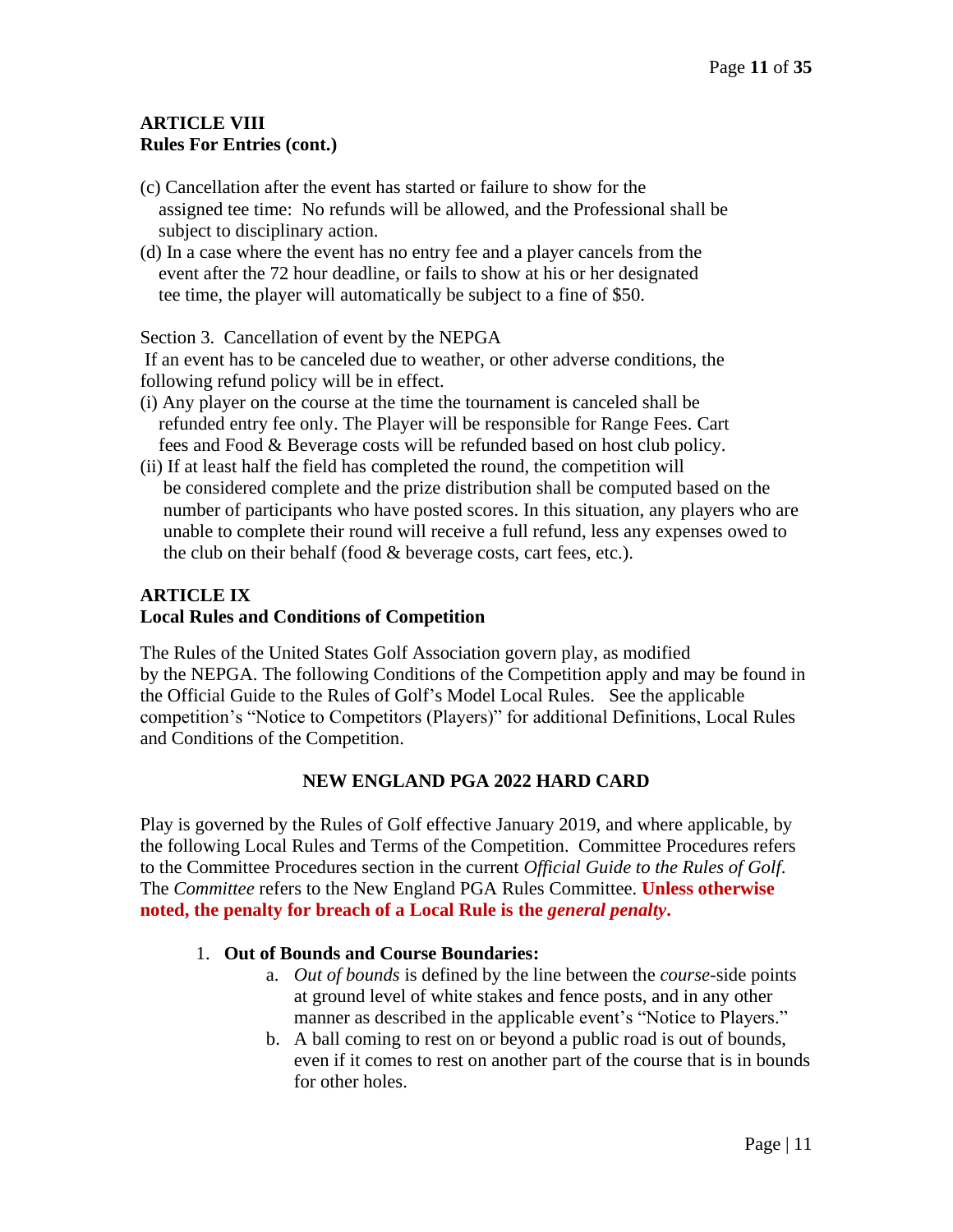- 2. **Dropping Zones:** When the use of a dropping zone is permitted on the applicable "Notice to Players" for a particular competition round, the provisions in Model Local Rule E-1 apply. The ball must be dropped in and come to rest in the dropping zone.
- 3. **Penalty Areas:** Red penalty areas with an opposite side relief option will be indicated on the applicable "Notice to Competitors." Model Local Rule B-2.1.

**Note:** When the edge of a red penalty area coincides with the boundary of the course, Model Local Rule B-2.2 is in effect and modifies the first paragraph of Model Local Rule B-2.1.

# 4. **Abnormal Course Conditions and Integral Objects**

# a. **Ground Under Repair:**

- i)Any area **encircled by a white line**, including gallery crosswalks (except dropping zones or o*ut of bounds*).
- ii) **Newly trenched areas**, including grass-covered cables.
- iii) **French drains**, which are trenches filled with rocks or stones.
- iv) **Aeration holes** in General Area or on Putting Green, **but** interference does not exist if the aeration hole only interferes with the player's stance or, on the putting green, on the player's line of play – Model Local Rule E-4.
- v) A **hole made by a movable obstruction** (stakes, signs, chairs or the like) may be treated as ground under repair by the Committee. **But** interference does not exist if the hole only interferes with the player's stance.
- vi) If a player's ball lies in or touches a **seam of cut turf** or a seam interferes with the player's area of intended swing in the *general area,* the player may take relief under Rule 16.1b. **But** interference does not exist if the seam **only** interferes with the player's *stance*.

**Note**: All seams within the area of cut turf are treated as the same seam in taking relief. This means that if a player has interference from any seam after *dropping* the ball, the player must proceed as required under Rule 14.3c(2) even when the ball is within one club-length of the reference point.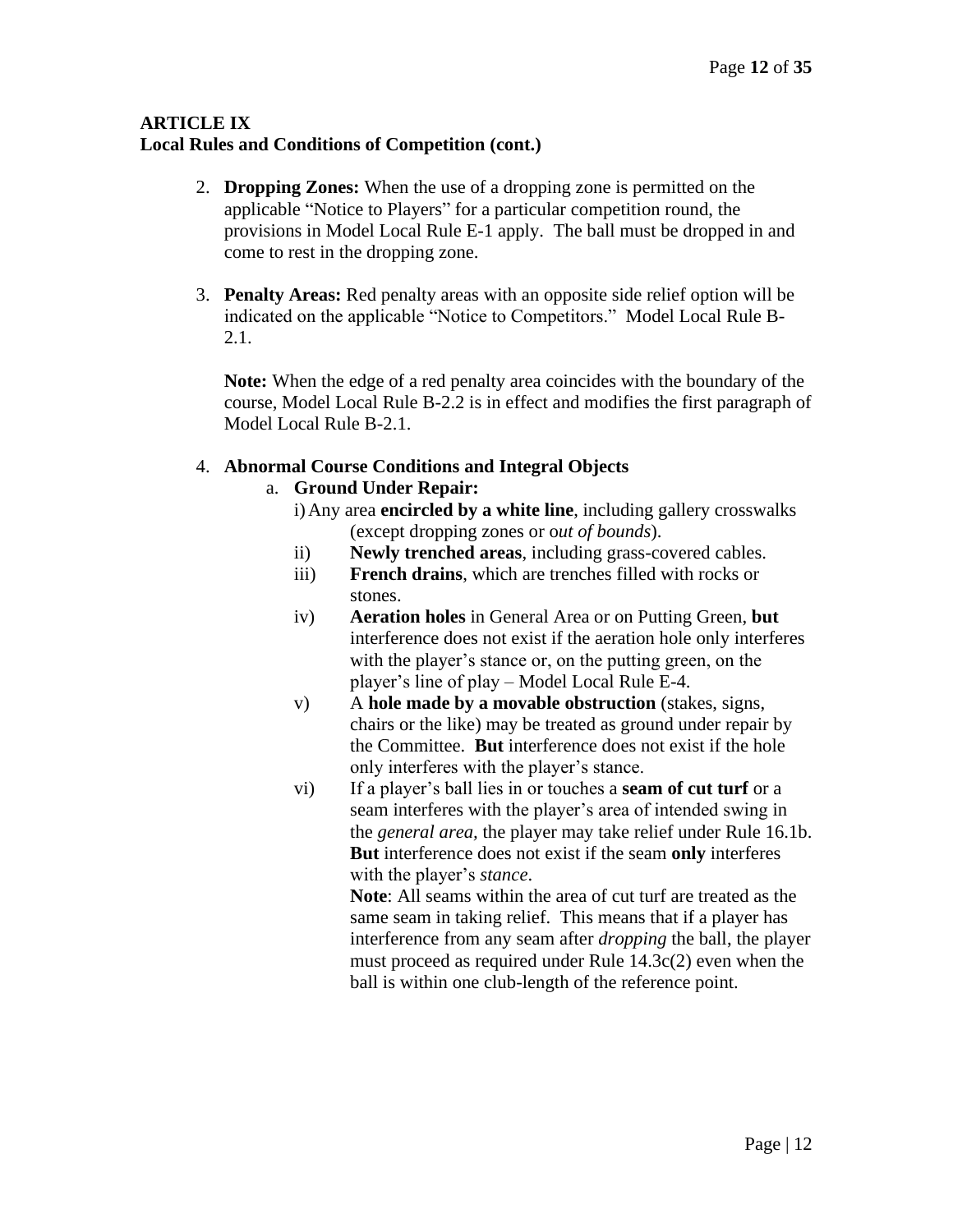# **Local Rules and Conditions of Competition (cont.)**

# b. **Immovable Obstructions:**

- *i*) **All roads and paths on the course, even** if not artificially surfaced, are treated as *immovable obstructions* from which free relief is allowed under Rule 16.1.
- *ii)* **White lined areas of** *ground under repair* **tying into**  *immovable obstructions* are treated as a single *abnormal course condition* when taking relief under Rule 16.1.
- *iii)* **Roads or paths surfaced with shells, wood chips, mulch, or gravel** are immovable obstructions. The individual pieces of shells, wood chips, mulch, or gravel are loose impediments.
- *iv)* **Landscaped or garden areas (flower beds, shrubbery or the like) completely encircled by an immovable obstruction** are part of the obstruction.
- v) **Railroad ties, curbing** or other similar artificial edges adjoining cart paths are part of the same *obstruction*.
- vi) **Where the non-course side edge of a road or path defines out of bounds,** the road or path is an obstruction.
- vii) **Stakes, ropes, wires, or other objects** supporting trees or tree limbs, provided they are not closely attached, are immovable obstructions. The tree or tree limb is not part of the obstruction.
- viii) **Secured mats and plastic cable ramps** covering cables.

# c. **Integral Objects**

- i) **Bunker Liners**: The Committee may treat an exposed liner as ground under repair under Rule 16.1. But interference does not exist if the liner only interferes with the player's stance.
- ii) **Artificial retaining walls** and/or pilings when located in *penalty areas*.
- iii) **Wires, cables, wrappings, signs and lightning rods** closely attached to trees or objects defining *out of bounds*.
- d. **Temporary Immovable Obstructions:** Model Local Rule F-23 in Committee Procedures is in effect and includes any Temporary Immovable Obstruction installed for the competition.

#### 5. **Permanent Elevated Power Lines or Cables**

If it is known or virtually certain that that a player's ball hit a permanent elevated power line **in bounds**, the stroke does not count. The player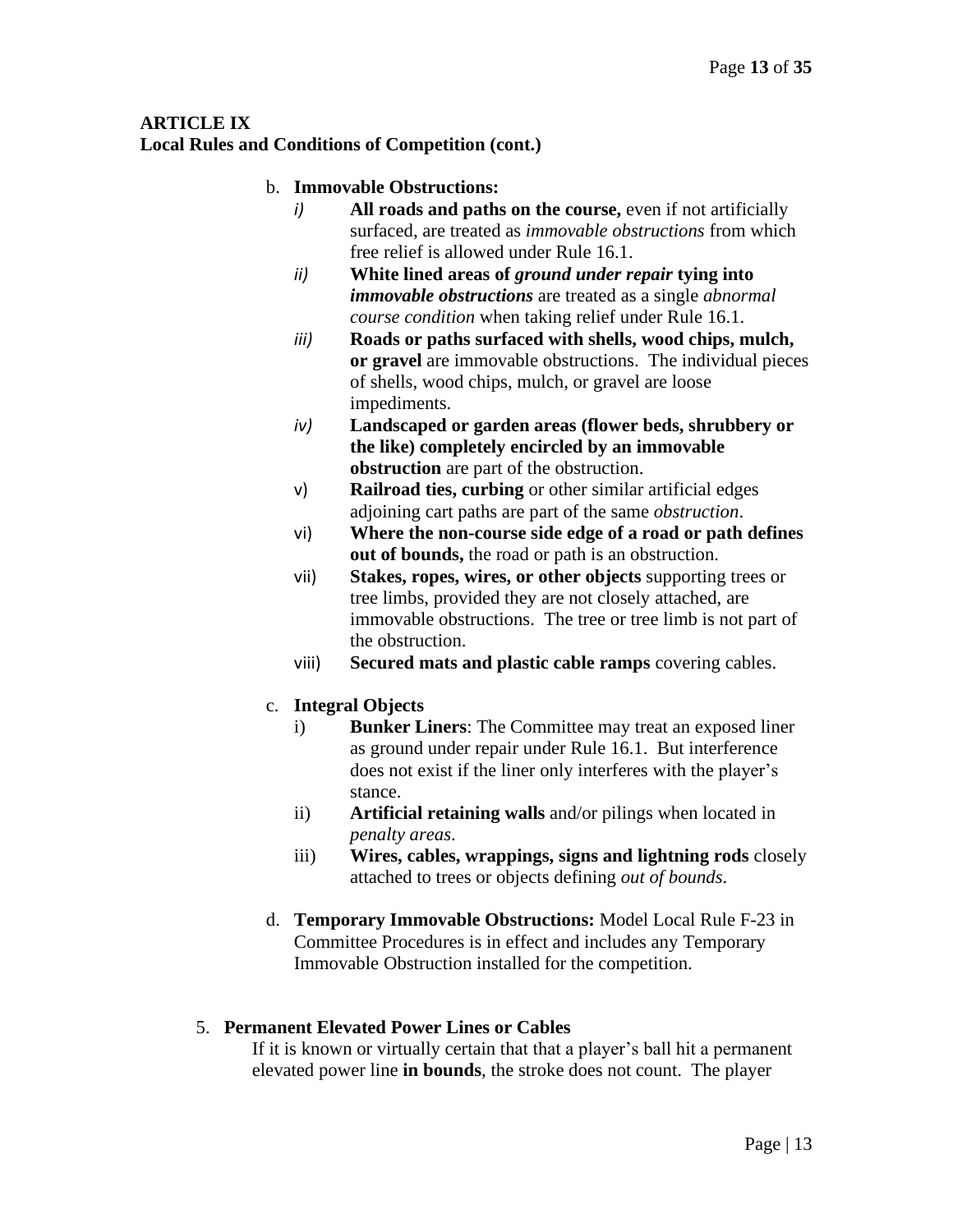must play a ball without penalty from where the previous stroke was made in accordance with Rule 14.6.

- 6. **Ball Played from Outside Relief Area when Taking Back on the Line Relief:** Model Local Rule E-12 is in effect.
- 7. **Limiting when a Stroke Made from Putting Green Must Be Replayed:** Exception 2 to Rule 11.1b applies, except that when a ball is played from the putting green and hits the player, the club used by the player to make the stroke, or an animal defined as a loose impediment (that is, worms, insects, and similar animals that can be removed easily), the stroke counts and the ball must be played as it lies.

# 8. **Restrictions on Use of Specific Equipment**

a.**List of Conforming Driver Heads**: Any driver the player uses to make a *stroke* must have a clubhead, identified by model and loft, which is on the current List of Confirming Driver Heads issued by the USGA. **Penalty for Making a** *Stroke* **with Club in Breach of this Local Rule: Disqualification.** 

There is no penalty under this Local Rule for carrying, but not making a *stroke* with a driver that is not on the List of Conforming Driver Heads (See Model Local Rule G-1 in Committee Procedures).

b. **Groove and Punch Mark Specifications**: In making a *stroke*, the player must use clubs that conform to the groove and punch mark specifications in the *Equipment Rules* that took effect on 1 January 2010. Ping Eye 2 irons manufactured before 31 March 1990 with a groove spacing to groove width ratio of 2.3 to 1 are allowed for play under the Rules of Golf, even when this Local Rule is in effect (See Model Local Rule G-2 in Committee Procedures).

#### **Penalty for making a** *Stroke* **with Club in Breach of this Local Rule: Disqualification**.

There is no penalty under this Local Rule for carrying, but not making a *stroke* with a club which does not conform to these groove and punch mark specifications.

c.**List of Conforming Golf Balls:** Any ball used in making a *stroke* must be on the current List of Conforming Golf Balls issued by the USGA. This list is regularly updated and can be found at www.usga.org. **Penalty for Making a** *Stroke* **at a Ball Not on Current List in Breach of this Local Rule: Disqualification.**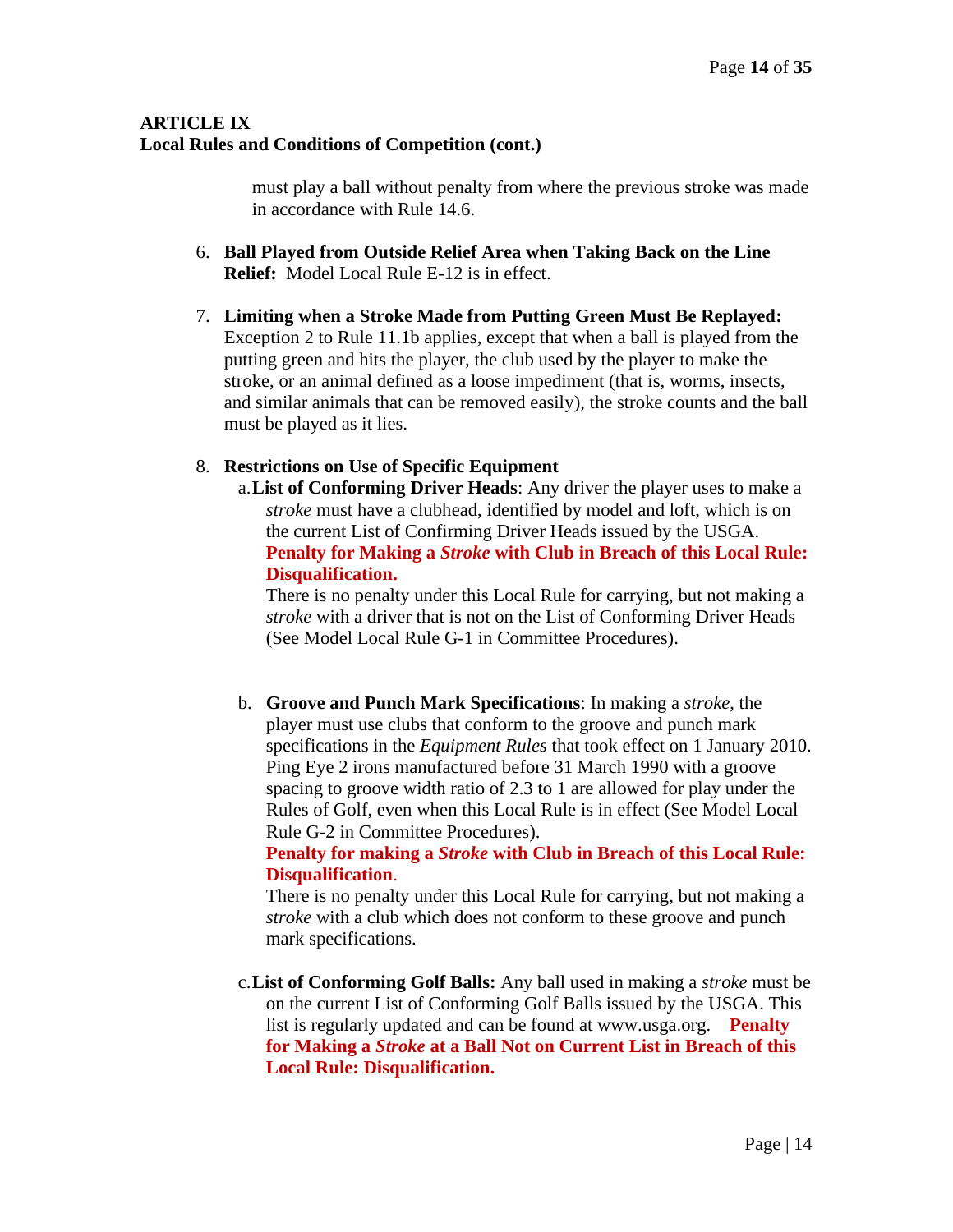#### d. **Replacing Club that is Broken or Significantly Damaged:** Rule

4.1b(3) is modified in this way: if a player's club is "broken or significantly damaged" during the *round* by the player or *caddie*, except in cases of abuse, the player may replace the club with any club under Rule 4.1b(4).When replacing a club, the player must immediately take the broken or significantly damaged club out of play, using the procedure in Rule 4.1c(1).

For a description of when a club is "broken or significantly damaged" for the purposes of applying this Local Rule, see Model Local Rule G-9 in the Committee Procedures.

**Penalty for Breach of this Local Rule: See Rule 4.1b.**

#### 9. **Restrictions on Practice**

#### a. **Before or Between Rounds in Stroke Play:**

Rule 5.2b is modified in this way: A player must not practice on the competition *course* before or between *rounds.*

**Penalty for Breach of this Local Rule:** 

**Penalty for first breach:** *General Penalty* (applied to the player's first hole).

**Penalty for second breach: Disqualification.**

#### 10. **Procedures for Bad Weather and Suspensions of Play**

#### a. **Methods for Stopping and Resuming Play:**

A suspension of play for a dangerous situation will be signaled by one prolonged note of a siren or horn. All other suspensions will be signaled by three consecutive notes of a siren or horn. In either case, resumption of play will be signaled by two short notes of a siren or horn. See Rule 5.7b.

 **Note:** All practice areas are closed during an immediate suspension for a dangerous situation until the *Committee* has declared them open.

# **b. Removal of Temporary Water on the Putting Green:**

If a player's ball lies on the *putting green* and there is interference by *temporary water* on the *putting green* the committee may:

- Require the player to take free relief under Rule 16-1d **or** 

**-** Squeegee the line of play

Such squeegeeing should be done across the *line of play* and extend a reasonable distance beyond the *hole* (that is at least one roller length) and must only be carried out by individuals designated by the *Committee.*

 **Note:** The *Committee* may squeegee the *putting green* at any time.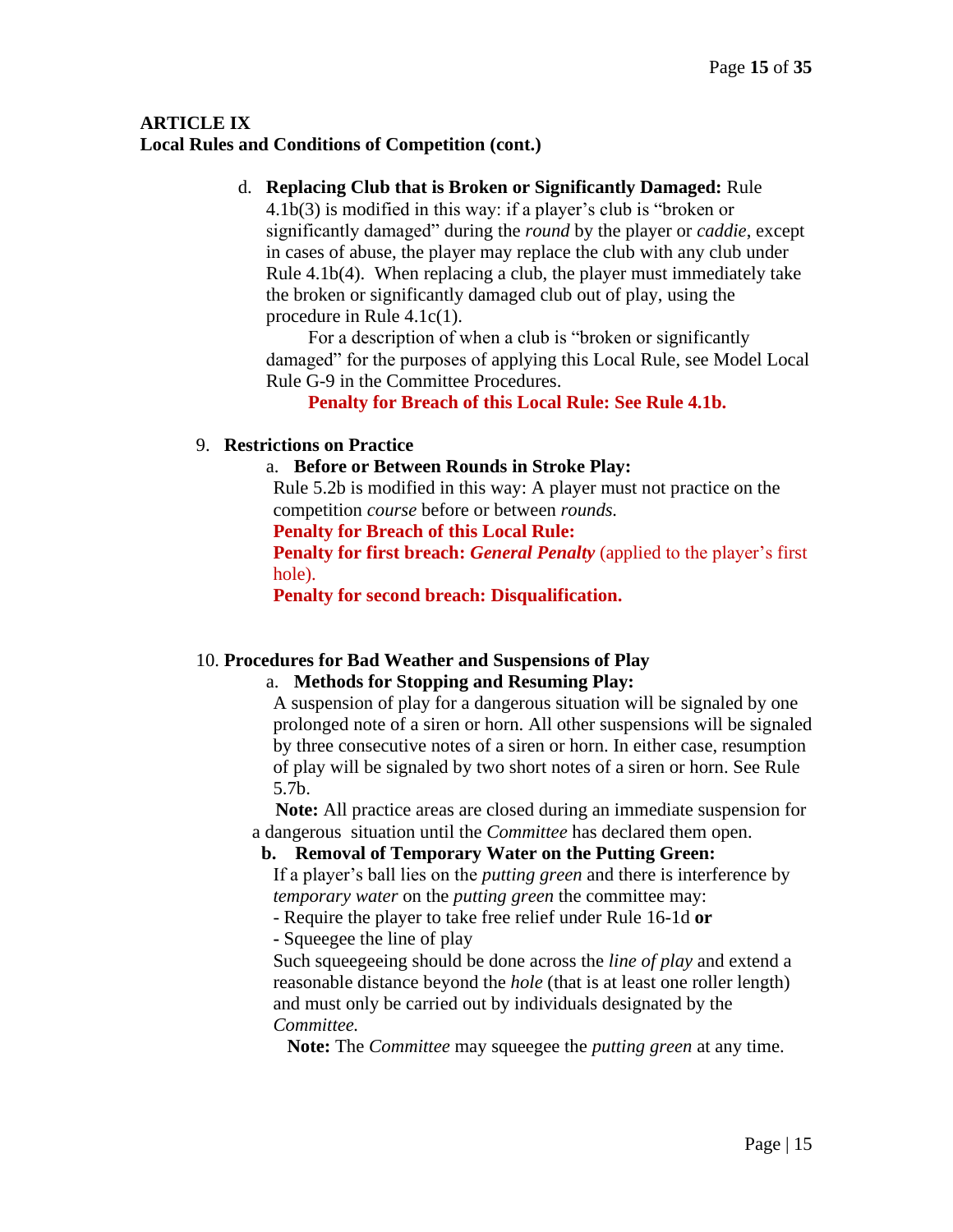11. **Committee Pace of Play Policy:** See Rule 5.6b(3). See posted NEPGA pace of play guidelines for pace of play policy and penalties.

# 12. **Scoring Area, Returning of Scorecard:**

- a. **Scoring Area** may include but is not limited to tents or rooms. A player's scorecard has been returned to the Committee when the player has exited the defined scoring area with both feet, unless the player, prior to leaving, verbally informs the Scoring Official, and it is acknowledged, of their intention to leave the scoring area and immediately return.
- b. **Returning Scorecard:** For the purpose of applying Rule 3.3b(2), a player's *scorecard* is treated as returned when the player has first left the scoring area with both feet.
- c. **Application of the Exception to Rule 3.3b(3) Following the Cut:** The cut for any New England PGA Championship is official when the following round's pairings have been approved and published by the NEPGA Rules Committee. Once the field has been reduced, and the pairings have been approved and published, no additions to the field will be made. If a player's breach of Rule 3.3b(3) is discovered after the cut is official and the addition of penalty strokes, from a round prior to the cut, results in the player's score being higher than

the cut score, the player will be withdrawn from the field and will be considered to have missed the cut. Any such player is ineligible for any "made the cut" prize money, points, or other benefits.

- d. **Pro-Am Competition – Scorecard:** The professional player is the marker and scoring is according to Rule 23.2. The scorecard must be signed by the professional player and attested by one of the amateur partners. Penalties apply only to the professional player.
- 13. **Measuring Condition of Putting Greens:** Before or between *rounds* on any day of the competition or play-off, a player or *caddie* must not use any device that measures the condition (slope, texture, firmness, or moisture level) of any *putting green* on the *course*. The use of such a device is only permitted on practice days.

# 14. **When the Result of the Competition is Final:**

a. **Stroke Play:** The result of the competition is final when all scores have been approved by the Committee. In the event of a play-off, the competition is final when the play-off scores have been approved by the Committee.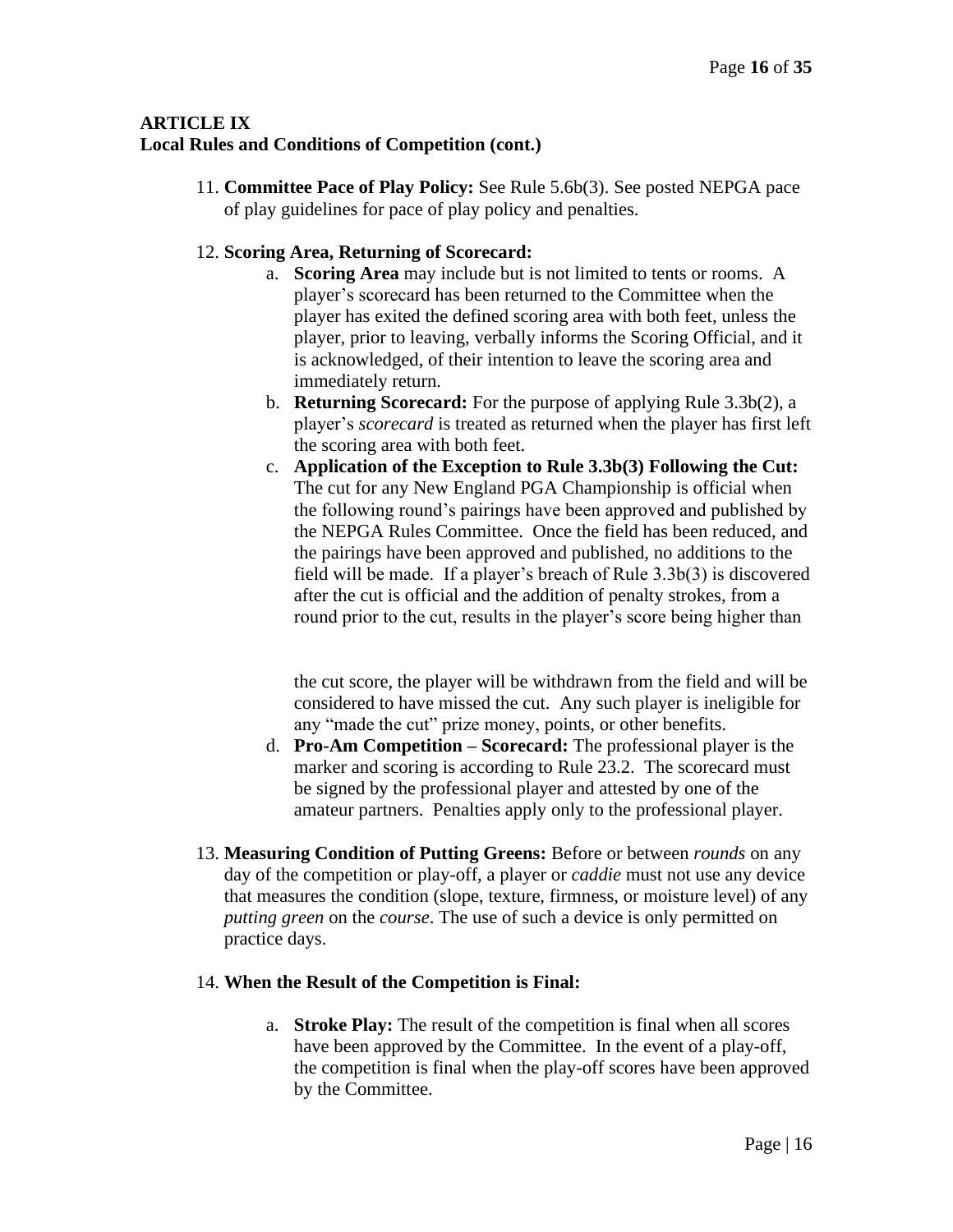b. **Match Play:** Unless otherwise stated, the result of the match is final when the result of the match has been reported to a member of the Committee.

#### **ARTICLE X Regulations and Requirements for Championships, Invitationals and Other Events**

#### **Section 1. PGA of America Championship Events**

#### PGA PROFESSIONAL NATIONAL CHAMPIONSHIP

Qualifying/exempt members will receive information on entry process from PGA of America.

Entry is available through PGA of America office ONLY for this event.

See also Section 2. Championship Events New England Section PGA Professional Championship

#### SENIOR PGA PROFESSIONAL NATIONAL CHAMPIONSHIP

Qualifying/exempt members will receive information on entry process from PGA of America.

Entry is available through PGA of America office ONLY for this event.

See also Section 2. Championship Events New England Section Senior PGA Professional Championship

#### PGA ASSISTANTS NATIONAL CHAMPIONSHIP

Qualifying/exempt members will receive information on entry process from PGA of America. Entry is available through PGA of America office ONLY for this event.

See also Section 2. Championship Events New England Section PGA Assistants Championship

#### **Section 2. New England Section Championship Events**

#### NEW ENGLAND SECTION PGA PROFESSIONAL CHAMPIONSHIP

54-Hole Stroke Play Competition. The field will be cut after 36 Holes to the low 60 scorers plus ties.

All players who make the cut will receive a check.

Eligible members will receive information on entry process from PGA of America.

Entry is available through the NEPGA website/BlueGolf for this event. Late entries will be accepted (through the Section office) until one week before the start of the championship, however those entering past the National Office's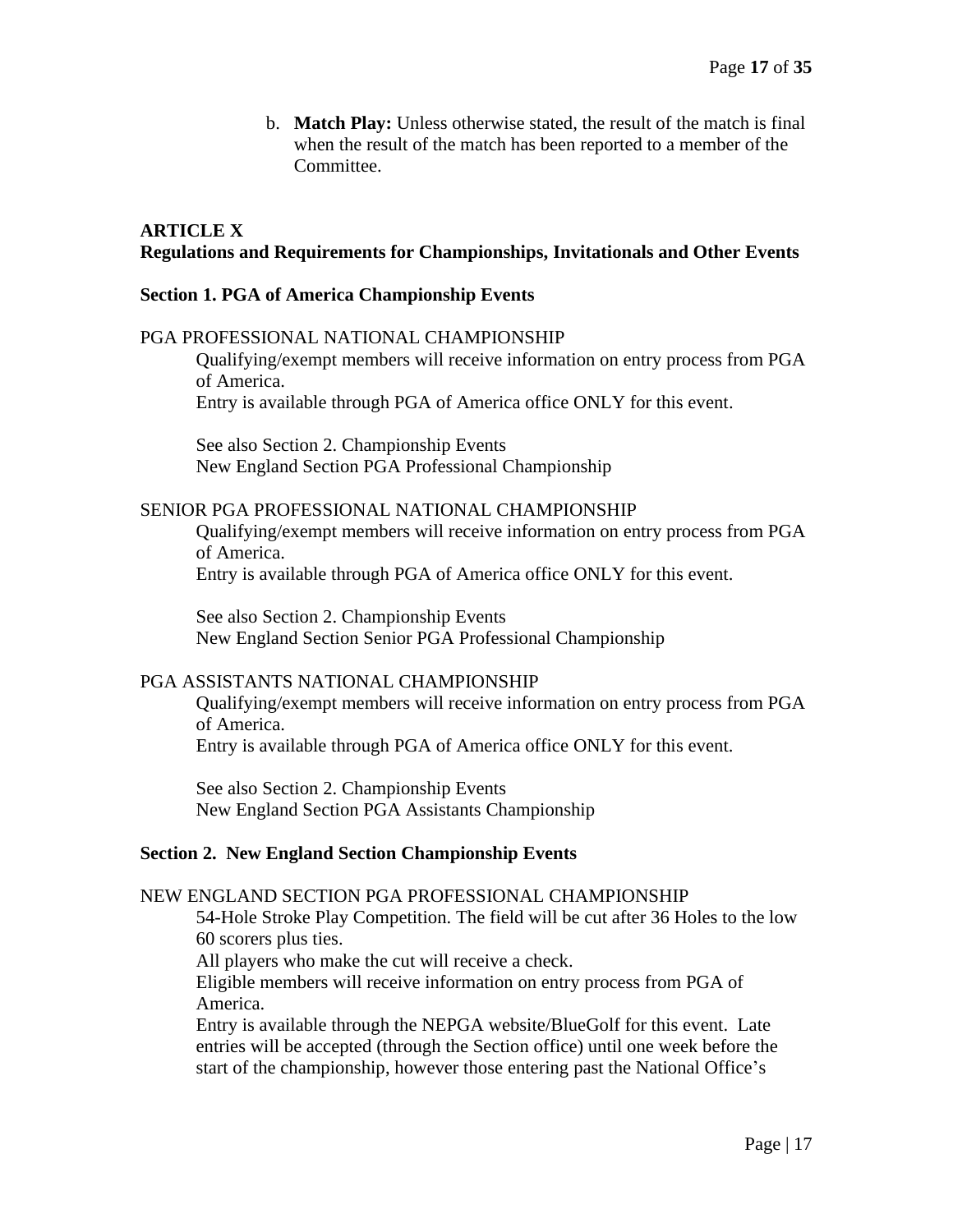# **Regulations and Requirements for Championships, Invitationals and Other Events (cont.)**

deadline will not be eligible to qualify for the national event (but will be eligible to collect any prize money earned).

See also Section 1. PGA of America Championship Events PGA Professional National Championship

For the following tournaments, ALL CLASSES listed in ARTICLE VI, Section 2. are eligible. (Note: Inactive and Class F members will not be eligible under any circumstances).

#### PRO-PRO STROKE PLAY CHAMPIONSHIP

36-Hole, Four-Ball Stroke Play Competition. The field is limited to the first 52 teams to file an entry. In the event of a tie, there will be Co-Champions.

#### PRO-PRO MATCH PLAY CHAMPIONSHIP

18-hole, Four-Ball Stroke Play qualifying round to determine 8 team Match Play bracket.

Seeding in the brackets will be determined by qualifying score in the order of cards returned, except for the last spot, which will be decided by a sudden death playoff.

The field is limited to the first 52 teams to file an entry.

#### NEW ENGLAND SECTION SENIOR PGA PROFESSIONAL CHAMPIONSHIP

Open to all Eligible NEPGA Members who have reached their 50th Birthday prior to the Championship.

36-Hole, Stroke Play Competition.

In the event of a tie, there will be a playoff to determine the Overall Champion. This event will also be contested in age divisions, with added moneys to each division. In the event of a tie within an age division there will be Co-Champions.

**Note**: 49 year old players who will turn 50 prior to the start of the National Senior PGA Professional Championship are permitted to attempt to qualify for the National Championship, however they are not eligible to win any prize money at the Section Qualifier.

See also Section 1. PGA of America Championship Events Senior PGA Professional National Championship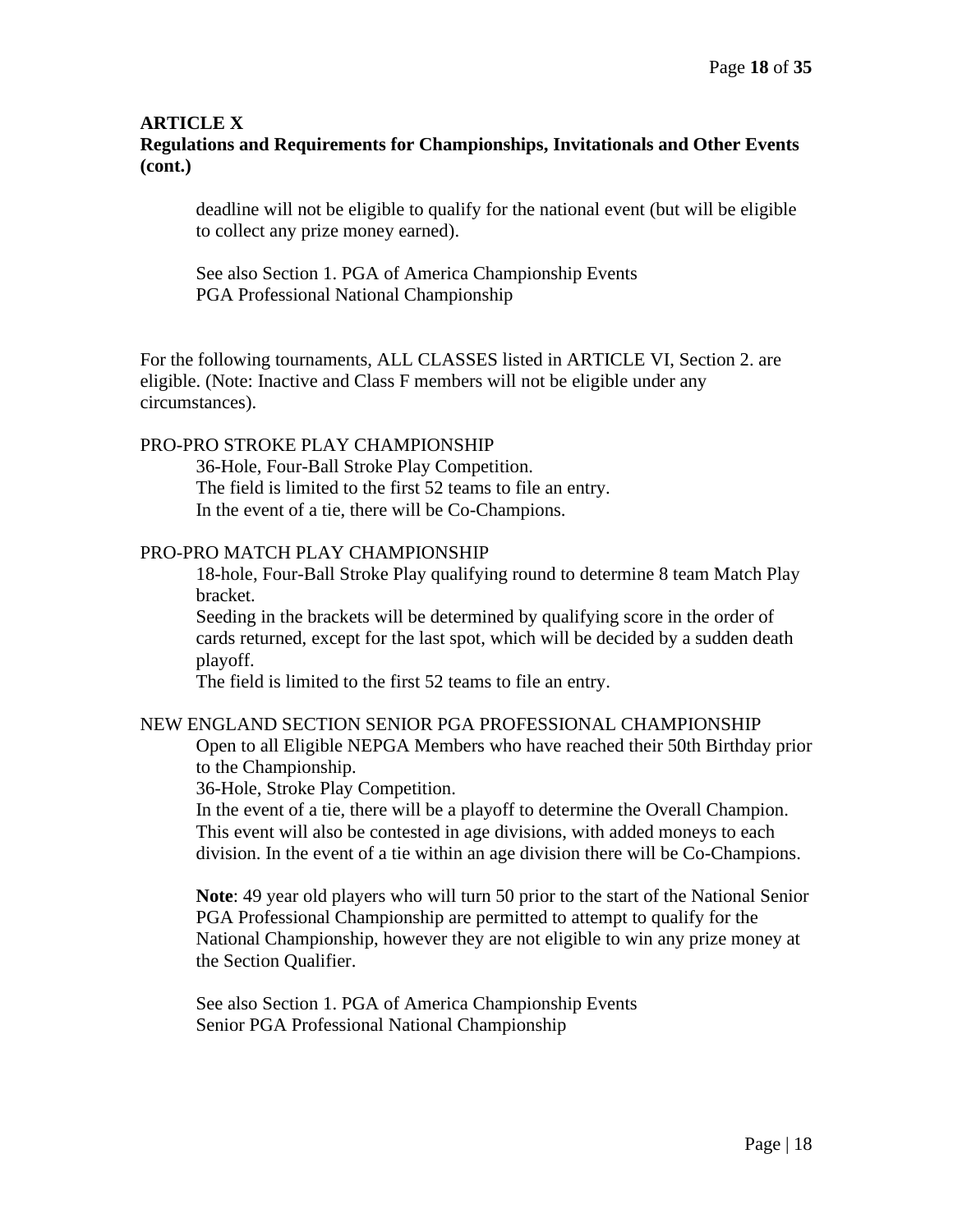# **Regulations and Requirements for Championships, Invitationals and Other Events (cont.)**

#### SENIOR-JUNIOR PROFESSIONAL CHAMPIONSHIP

18-Hole, Four-Ball Stroke Play Competition.

The Junior Professional member must be under the age of 50, the Senior Professional member must be aged 50 or over on the day of the competition. In the event of a tie, there will be Co-Champions.

For the following tournaments, the Classes eligible are: MP, A-1, A-2, A-4, A-6, A-7, A-8, A-12, A-13, A-14, A-19, A-20, and LMA.

#### PRO-AMATEUR CHAMPIONSHIP

36-Hole, Four-Ball Stroke Play Competition.

Limit of one team per club, unless the tournament is under subscribed. The Professional must play with a dues-paying Member, or Honorary Member of his Club and that Amateur must have been a dues paying member and must have had an established handicap at the Professional's Club for at least 90 days prior to the Championship. In the case of a public access facility the Amateur must have had an established handicap at the Professional's facility for at least 90 days prior to the Championship.

If a professional's facility does not have a membership, that professional may align with another club, and bring that club's members to Invitational events. In order to do so, the professional will need to obtain written consent from the highest-ranking professional from the club with which they wish to align. Such an alignment will remain in place for the remainder of the calendar year, and the professional may only invite members of that club to all Invitationals for the remainder of the year.

In the event of a tie, there will be Co-Champions.

For the following tournament, the Classes eligible are: MP, A-1, A-2, A-4, A-6, A-13 and A-14 .

#### PRO-ASSISTANT CHAMPIONSHIP

18-Hole, Four-Ball Stroke Play Competition.

The highest ranking PGA Professional at a facility may bring any Professionals under their supervision to play in the Pro-Assistant, with the following restrictions:

-Maximum of 5 Professionals from one club per group, if allowed by host facility.

-Professional must bring A8 or Apprentices from the facility first.

-If a facility does not have any A8 or Apprentice classifications, highest ranking PGA Professional (A13, A4 or A1) may bring Professionals under their supervision (A4, A1, A14, A6).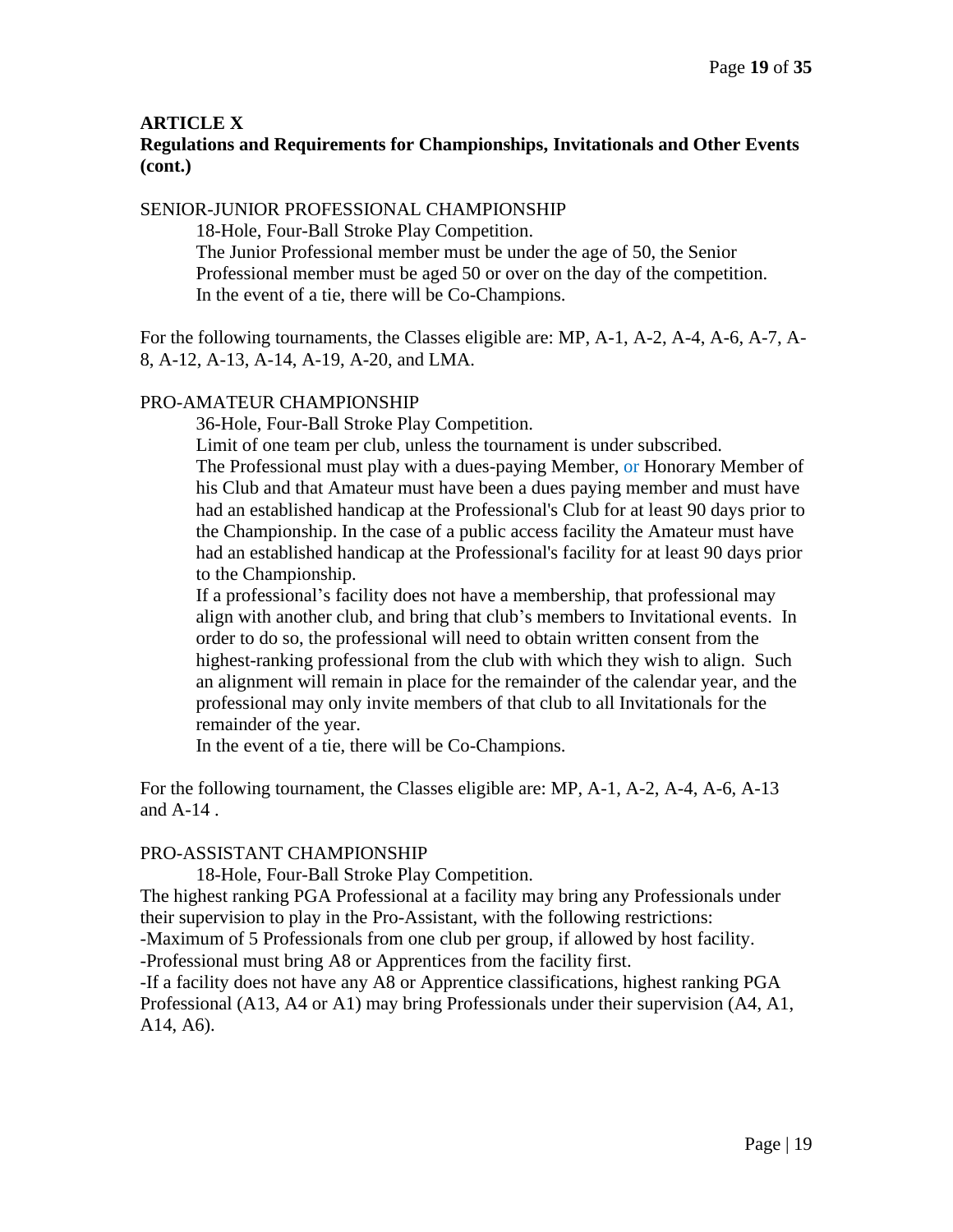# **Regulations and Requirements for Championships, Invitationals and Other Events (cont.)**

The following classifications and team scenarios are eligible to play in the Pro-Assistant:

- A-1 Head Professional
- A-2 Driving Range Head Professional
- A-4 Director of Golf
- A-6 Teaching Professional
- A-13 General Manager
- A-14 Director of Instruction

-An A-1 may bring one, two or three A-8's/Apprentices.

-An A-1 may bring an A-6, so long as there are no A-8's or apprentices at facility. -An A-4 may bring one, two or three A-8's/Apprentices.

-An A-4 may bring an A-1 and one or two A-8's, so long as there are no A-8's or apprentices left behind.

-An A-4 may bring an A-1, so long as there are no A-8's or apprentices at their facility.

-An A-13 may bring an A-4 and/or an A-1, so long as there are no A-8's or apprentices at facility.

-An A-13 may bring an A-1 and one or two A-8's or apprentices, so long as there are no A8's or apprentices left behind.

-An A-14 may bring an A-6, so long as there are no A-13, A-4, A-1, A-8's or Apprentices at their facility.

-An A-2 may bring an A-8 or apprentice.

-An A-2 may bring an A-6, so long as there are no A-8's or apprentices at their facility.

In the event of a tie, there will a playoff to determine the Overall Champion.

For the following tournament, the Classes eligible are: As stated in entry from PGA of America

#### NEW ENGLAND SECTION PGA ASSISTANTS CHAMPIONSHIP

36-Hole, Stroke Play Event.

Entry is available through the NEPGA website/BlueGolf for this event. Late entries will be accepted based on availability, however any participant who misses the deadline will not be eligible to qualify for the national Assistant PGA Professional Championship.

See also Section 1. PGA of America Championship Events PGA Assistants Championship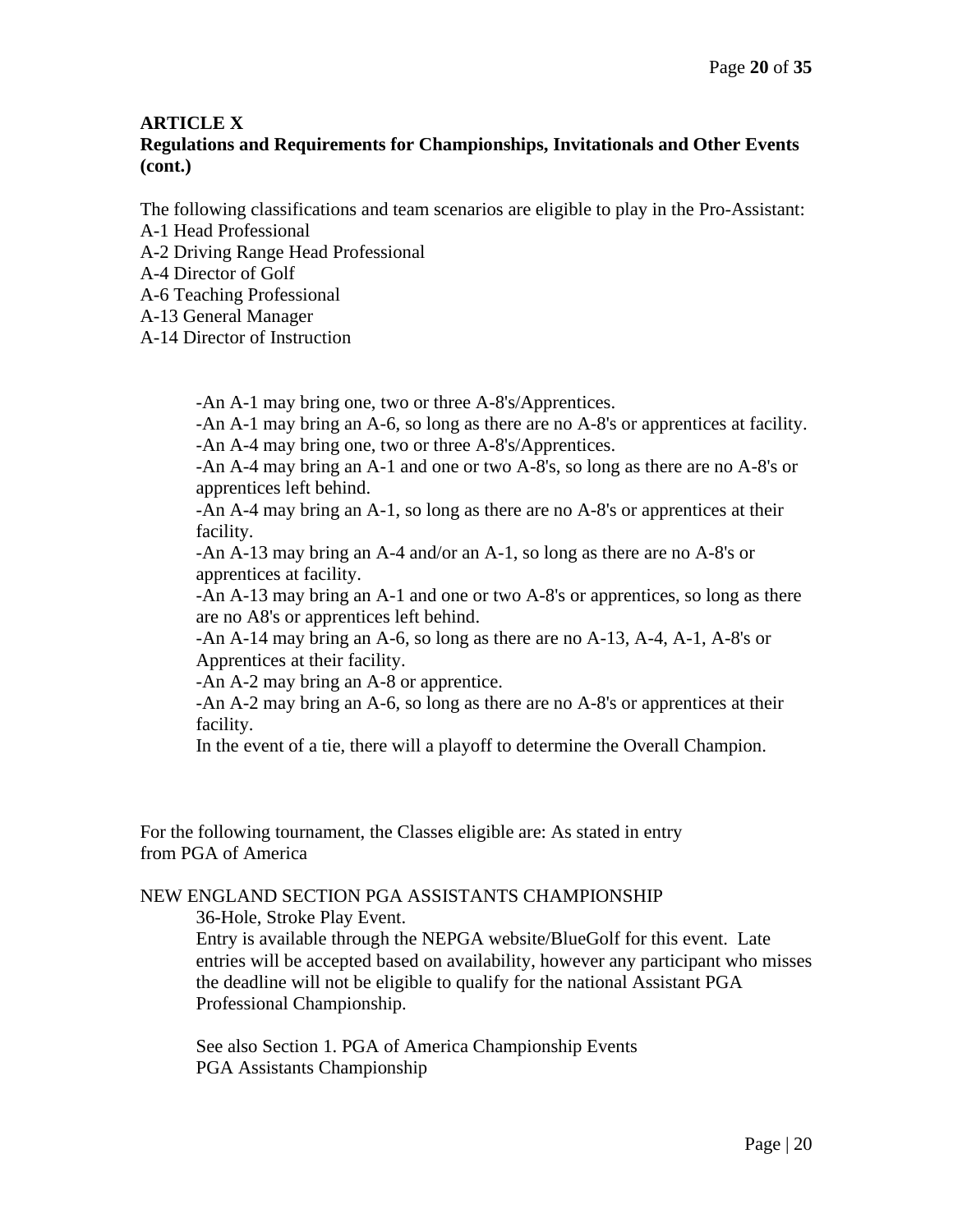#### **ARTICLE X Regulations and Requirements for Championships, Invitationals and Other Events (cont.)**

#### **Section 3. Invitationals and Other Events**

For the following tournaments, the Classes eligible are: All Classes (except A-3), and Associates who have successfully completed the Level 1 Checkpoint.

STROKE PLAY SERIES – IN-SEASON EVENTS 18-Hole Individual Stroke Play.

> Optional Senior Pool for players aged 50 and above Concurrent Four-Ball Stroke Play Competition (Partners determined by Blind Draw) In the event of a tie for first place, there will be multiple winners.

#### SECTION PRO-AMS

18-Hole Stroke Play, Two Best Balls of Four, unless otherwise noted in individual tournament descriptions. Amateurs must play at 80% of their handicap as of the GHIN revision 3 days prior to the start of the tournament, unless otherwise noted. In tournaments in which forward tees are offered for senior amateurs, eligibility to play from the forward tees is determined by the Rule of 70: if the player's age (minimum age of 60) plus handicap index equals 70 or above, they will be eligible to play from the forward tee markers noted on the Notice to Competitors.

For the following tournaments, the Classes eligible are: All Classes except A-3 and Associates who have successfully completed the Level 1 Checkpoint**.**

For competitions that require an amateur partner to be a member of the Professional's Club/Facility, immediate family members who have a USGA Handicap/GHIN number are considered to be eligible partners. Honorary Members are also considered to be eligible partners. If a professional's facility does not have a membership, that professional may align with another club, and bring that club's members to Invitational events. In order to do so, the professional will need to obtain written consent from the highest-ranking professional from the club with which they wish to align. Such an alignment will remain in place for the remainder of the calendar year, and the professional may only invite members of that club to all Invitationals for the remainder of the year.

FIELD LIMITED: One team per club, unless event is not full by date specified in entry.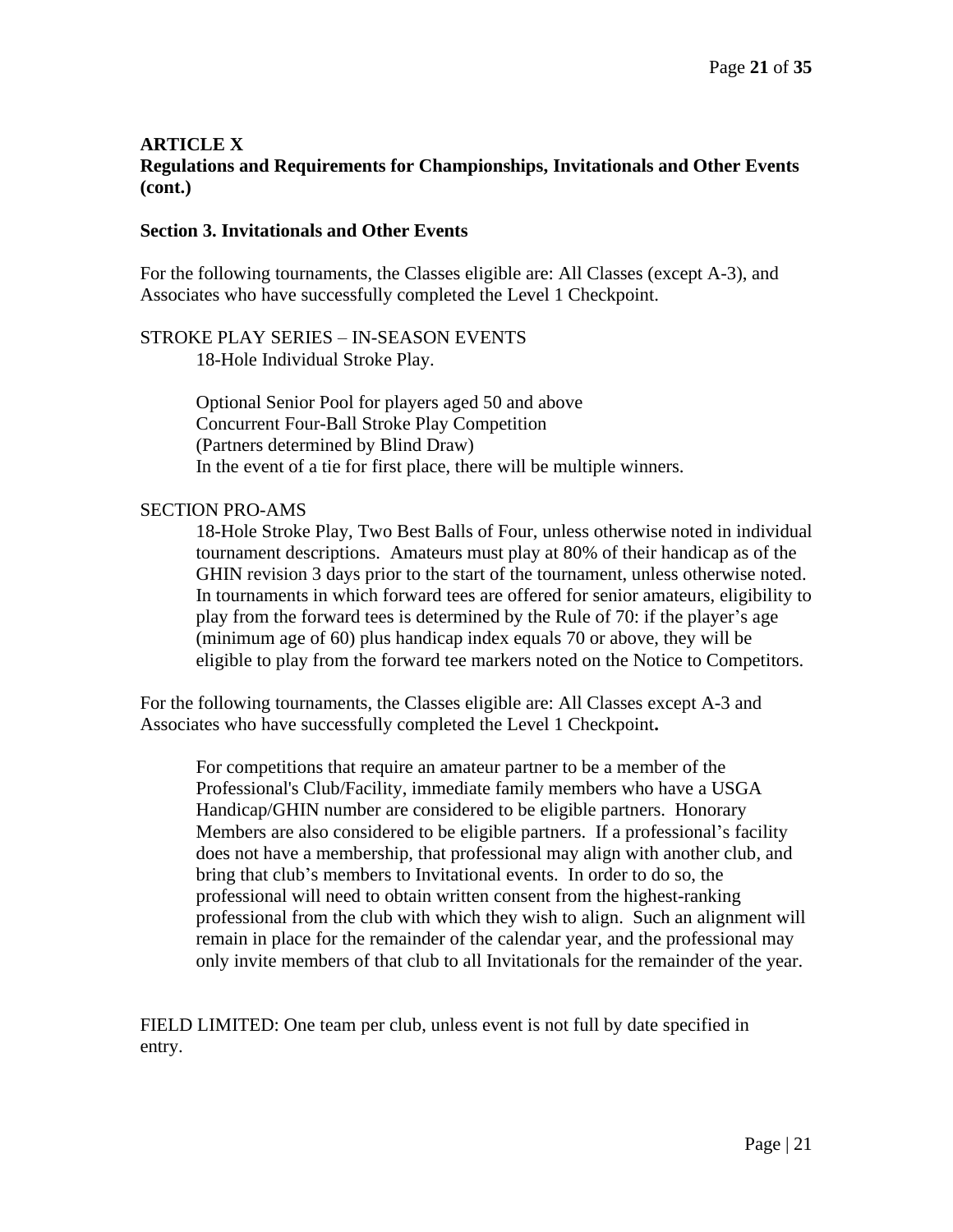# **Regulations and Requirements for Championships, Invitationals and Other Events (cont.)**

#### PRO-SENIOR CLUB MEMBER INVITATIONAL

18-Hole, Stroke Play, Best-Ball of Four Competition. The low Gross team score will determine the winner. In the event of a tie there will be multiple winners.

This competition will be contested in Gross and Net Divisions - teams are only eligible for prizes in one division.

The Professional must play with (3) three dues paying Members of his Club who are at least 50 years of age on the day of the competition.

Amateurs must have had an established handicap at the Professional's Club for at least 90 days prior to the event. In the case of a public access facility the Amateur must have had an established handicap at the Professional's facility for at least 90 days prior to the event.

If a professional's facility does not have a membership, that professional may align with another club, and bring that club's members to Invitational events. In order to do so, the professional will need to obtain written consent from the highest-ranking professional from the club with which they wish to align. Such an alignment will remain in place for the remainder of the calendar year, and the professional may only invite members of that club to all Invitationals for the remainder of the year.

#### PRO-LADY INVITATIONAL

18-Hole, Stroke Play, Select Drive - Alternate Shot Competition.

The Low Gross team score will determine the winner.

In the event of a tie there will be multiple winners.

This competition will be contested in Gross and Net Divisions - teams are only eligible for prizes in one division.

The Amateur partner will use 40% of her Tournament Site Handicap to calculate the team handicap.

The Professional must play with a female Member who has been a dues paying member of the Professional's Club and must have had an established handicap at the Professional's Club for at least 90 days prior to the event. In the case of a public access facility the Amateur must have had an established handicap at the Professional's facility for at least 90 days prior to the event.

If a professional's facility does not have a membership, that professional may align with another club, and bring that club's members to Invitational events. In order to do so, the professional will need to obtain written consent from the highest-ranking professional from the club with which they wish to align. Such an alignment will remain in place for the remainder of the calendar year, and the professional may only invite members of that club to all Invitationals for the remainder of the year.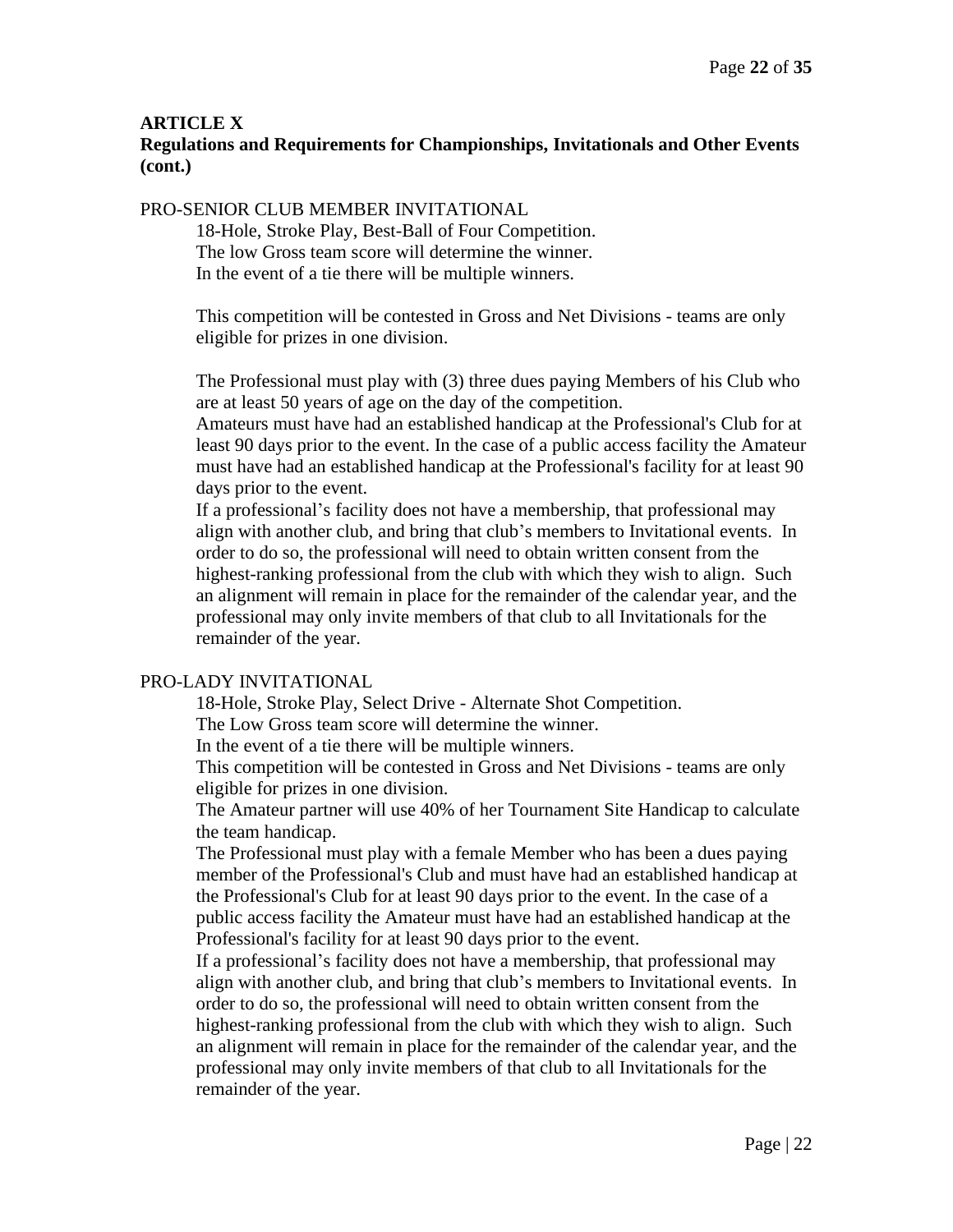# **ARTICLE X Regulations and Requirements for Championships, Invitationals and Other Events (cont.)**

For the following tournament, the Classes eligible are: all classes except A-3, and Associates who have successfully completed the Level 1 Checkpoint.

#### PRO-OFFICER INVITATIONAL

18-Hole, Four-Ball Stroke Play Competition. The Low Gross team score will determine the winner.

In the event of a tie there will be multiple winners. This competition will also be contested in Gross and Net Divisions, teams are only eligible for prizes in one division. Amateur must be a club officer or equivalent to be eligible to compete in the event; call New England Section office if you have any questions as to eligibility.

For the following tournament, the Classes eligible are: all classes except A-3, and Associates who have successfully completed the Level 1 Checkpoint.

#### PRO-SUPERINTENDENT INVITATIONAL

18-Holes, Stroke Play, Two Player Scramble format. The Low Gross team score will determine the winner. In the event of a tie there will be multiple winners. This competition will also be contested in Gross and Net Divisions, teams are only eligible for prizes in one division. The Amateur partner will use 15% of their Tournament Site Handicap to calculate the team handicap, as recommended by the USGA Handicapping Manual. The Professional must be a PGA Member or eligible Associate and the Superintendent must be a member of GCSANE or another association, and they must be employed at the same facility.

#### **Section 4. Entry Requirements**

(a) All entries must be received by the stated deadline date. Incomplete entries will result in the entry being rejected.

(b) All competitors must file an official entry form to be eligible to participate. By submitting the entry form, competitors agree to abide by the Rules and Regulations of the New England PGA, the USGA Rules of Golf and NEPGA Rules of Conduct.

(c) All entries are subject to approval by the NEPGA Tournament Committee. Competitors must be eligible at the time of entry deadline and at the date of the tournament.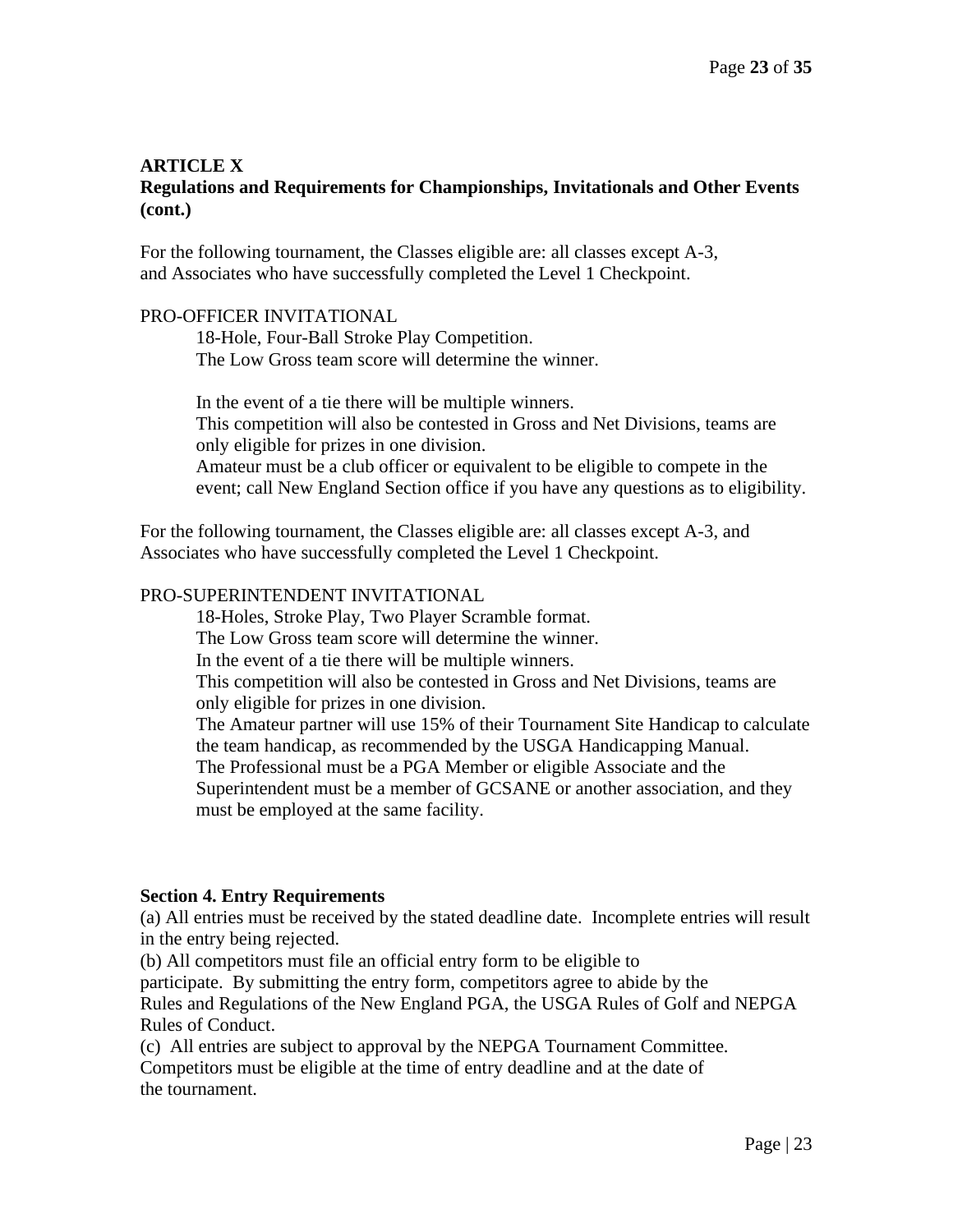#### **ARTICLE X Regulations and Requirements for Championships, Invitationals and Other Events (cont.)**

(d) Members of the Professional's immediate family who have a USGA Handicap and GHIN number are eligible partners in the Pro-Lady Championship, Pro-Am Championship, and Pro-Senior Club Member Championship.

# **Section 5. Arrangements of Pairings**

(a) Starting times and pairings will be made by the Rules Committee, any special requests must be made through the NEPGA Section Office.

(b) In all Competitions greater than 18 Holes, the competitors may be re-paired at the completion of 18 or 36 holes, with the highest score off first and the lowest scores off last. The Rules Committee, after consultation with the Executive Director and/or the Tournament Committee Chairman, reserves the right to alter the pairings format as deemed necessary.

(c) Tee time confirmations will be available to each accepted entrant after the entry deadline; however, each entrant is responsible for obtaining his or her own tee time.

# **Section 6. Scoring**

(a) In Professional only events: The Professional will keep the scorecard of a fellow competitor.

(b) In all other Championships, the Professional will keep the team scorecard. The player whose score for the hole is to count must be readily identifiable.

The team card must be signed by the Professional and at least one team member. (c) Scorecards that are incomplete or illegible shall not be accepted and will result in the disqualification of the players involved.

(d) All scorecards must be turned in immediately at the completion of the round to a NEPGA official in the scoring area.

# **Section 7. Pace of Play**

The NEPGA Local Rule for Pace of Play is in effect for all tournaments. The administration of pace of play will be handled by the NEPGA Rules Committee. Any appeal of a penalty must be referred to the Rules Committee immediately upon the completion of the round and its decision shall be final.

# (i) Definitions:

 (a) Out of Position: A group is deemed out of position when starting play of any par three or par four hole that is clear, or any par five hole in which all of the preceding group of players are on the green, and the elapsed time for the round exceeds the allotted "time par" per hole pace in which all groups are expected to play.

 (b) Unreasonable Delay: A group that is out of position and over the time allotted on a per hole basis will be warned by an official. Unless there are recent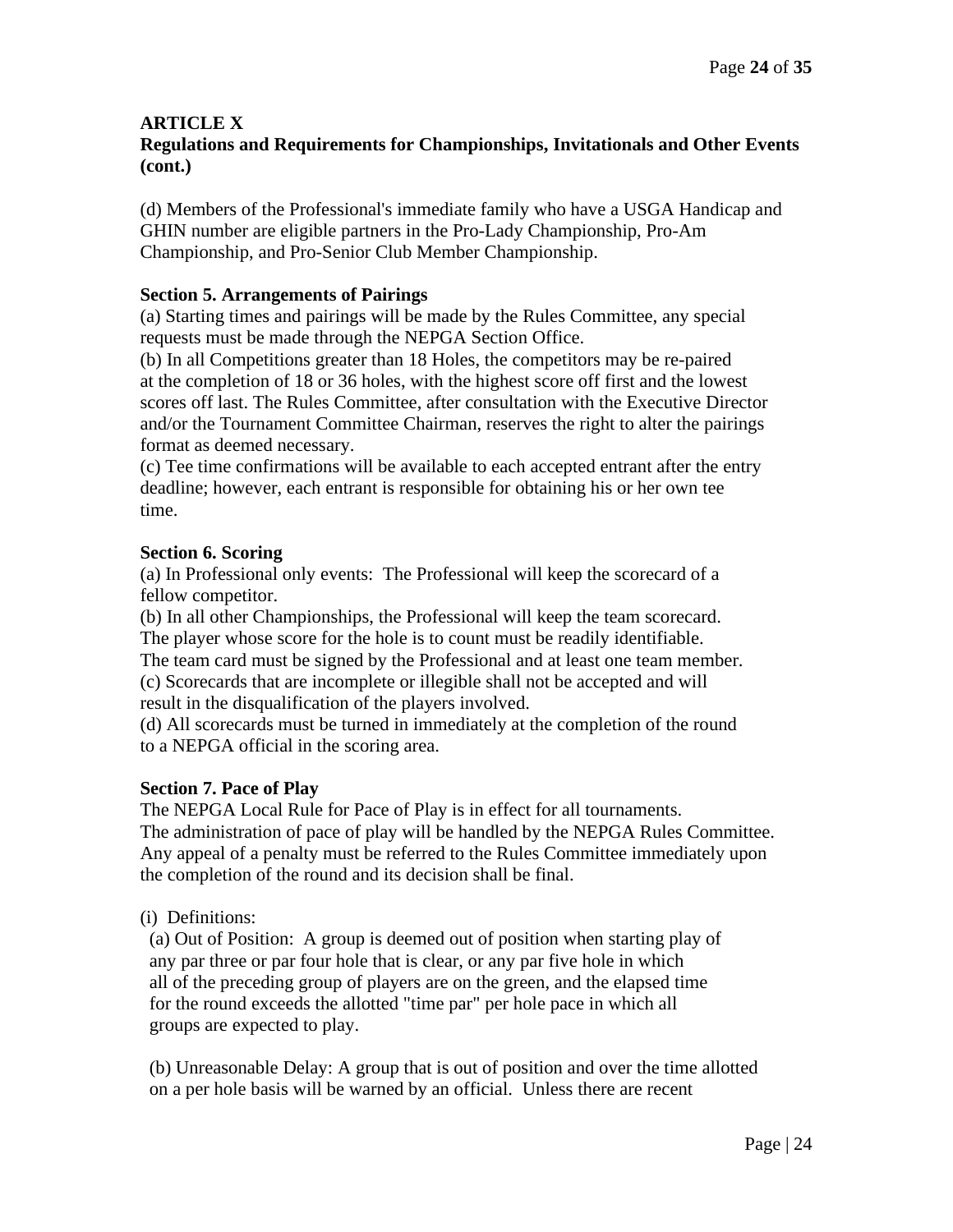# **Regulations and Requirements for Championships, Invitationals and Other Events (cont.)**

mitigating circumstances such as rulings or situations where a player had to go back to his or her previous position to play; such as for a lost ball, unplayable ball, wrong ball, out of bounds or penalty area relief. The entire group will be warned and each player will be subject to being timed.

(ii) Procedures for timing and imposition of penalties:

(a) Notification to a group out of position will be given after all players

have left the teeing ground and prior to playing any subsequent strokes.

 (b) The timing of a player will not begin until it is clearly his time to play without interference or distraction.

(c) The time allotted per shot will be forty (40) seconds. Fifteen (15) seconds extra will be permitted for the first player to hit on a par three hole, the first to hit a second shot on par 4's and par 5's, and the first to play from on or near the green.

 (d) A player will be subject to a fine if he has two or more excessive times. A player will be warned if has one excessive time.

 (e) Any player who is fined or penalized shall immediately be informed after playing from the teeing ground of the next hole, or, in the event of a penalty during play of the last hole of the round, in the scoring area.

# (iii) Fines and Penalties

(a) First Out of Position Sequence

 One bad time: Player warned. If group gets back in position, one bad time is removed. Two bad times: Player will receive a \$50 fine.

 Three bad times: Player will receive an additional \$100 fine and a one stroke penalty. Four bad times: Player will receive an additional \$150 fine and a general penalty. Five bad times: Player will be Disqualified.

# (b) Subsequent Out of Position Sequences

 The group will again be warned they are out of position. The procedure described in (a) will again be carried out. If a player should again have "Two Bad Times", the penalty will be progressive (i.e., if a player was fined/penalized the first time his group was out of position, he is now subject to a \$100 fine as well as a penalty stroke).

 The NEPGA Rules Committee, in administering pace of play procedures is acting in response to a clear mandate of the majority of the NEPGA Members, the direction of the Executive Director and the Tournament Committee. In

performance of these duties, the official should not be subject

 to any abuse, oral or otherwise. Such abuse by a player may constitute conduct unbecoming a professional.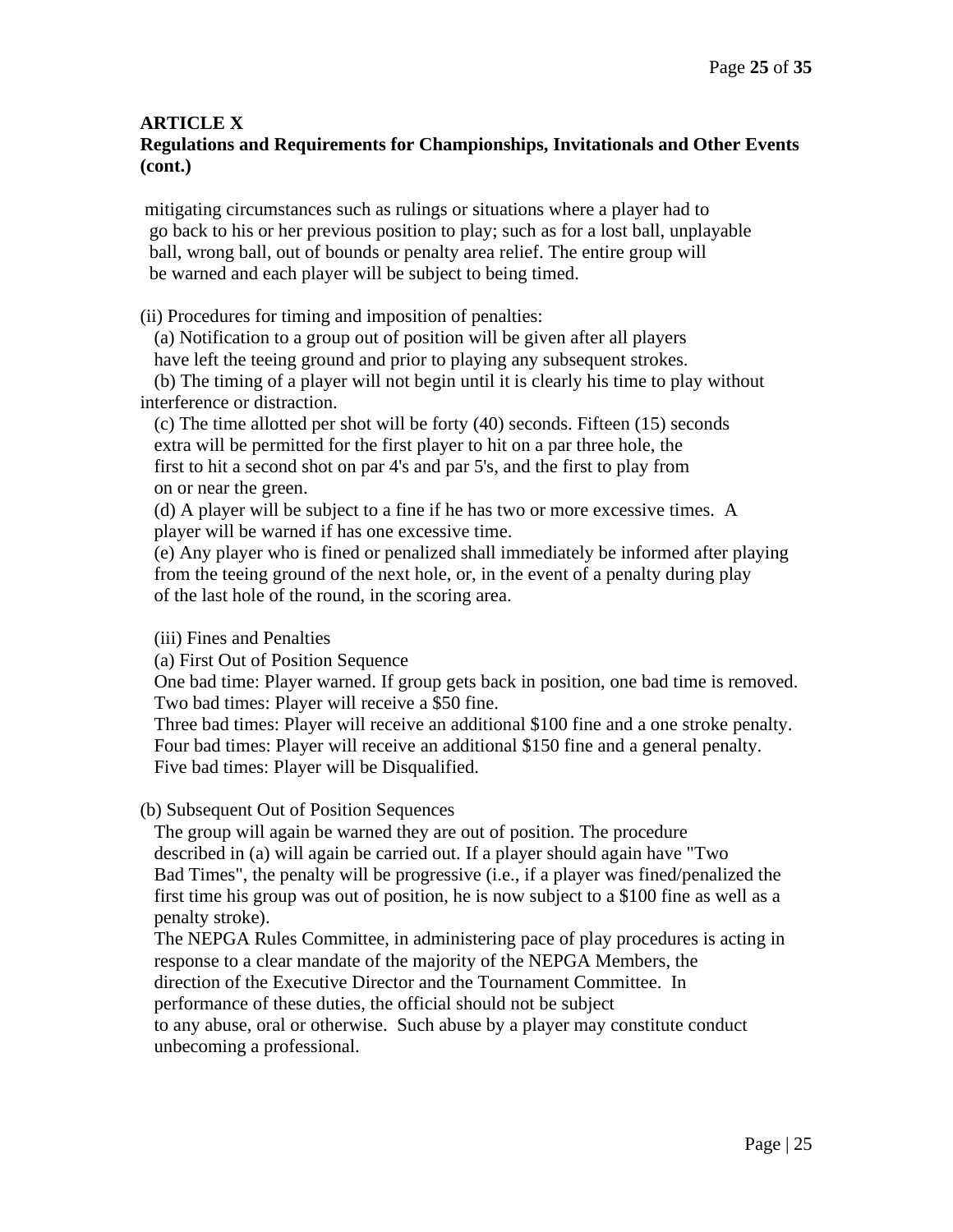# **Regulations and Requirements for Championships, Invitationals and Other Events (cont.)**

# **Section 8. Discontinuance of Play**

(a) The policy for discontinuance of play shall be consistent with Rule 5.7 in the USGA Rules of Golf. The Rules Committee has the authority to order discontinuance of play due to weather conditions. The decision to resume play, postpone any part of it or cancel play entirely rests with the official in charge.

Suspension of play will be designated by:

Dangerous Situation: One prolonged siren/horn note. When play is suspended for a dangerous situation, if the players in a group are between the play of two holes, they shall not resume play until the official in charge has ordered a resumption of play. If they are in the process of playing a hole, they shall discontinue play immediately and shall not thereafter resume play until the official in charge has ordered a resumption of play. All practice areas shall be closed during suspension for a dangerous situation until the official in charge has declared them open for use.

All Other Situations: Three consecutive siren/horn notes, repeated. Resumption of Play: Two short siren/horn notes, repeated.

NOTE: Players should be aware of their right to stop play at any time if they reasonably believe there is danger from lightning, even though no signal for discontinuance has been given or heard. In such a case, the player must report to the Committee as soon as possible.

- (b) The following Rain-Out procedures will apply for all Championships: 1. One Day, 18-Hole Competitions: The event may be rescheduled at a later date
	- 2. One Day, 36-Hole Competitions (Same Course): (i) One round rained out: Tournament reverts to an 18-hole event with final results being based on the results of the round completed. (ii) Both rounds rained out: The event may be rescheduled at a later date.
	- 3. One Day, 36-Hole Competitions (Different Courses):

(i) One round rained out: Tournament reverts to an 18-hole event with final results being based on the results of the round completed. Note: in this case, the Tournament will award Co-Champions for the low scorers at each site. (ii) Both rounds rained out: The event may be rescheduled at a later date.

 4. Two Day, 36-Hole Competitions (Same Course): (i) First day rained out: Tournament reverts to an 18-hole event, the second round to be played as scheduled.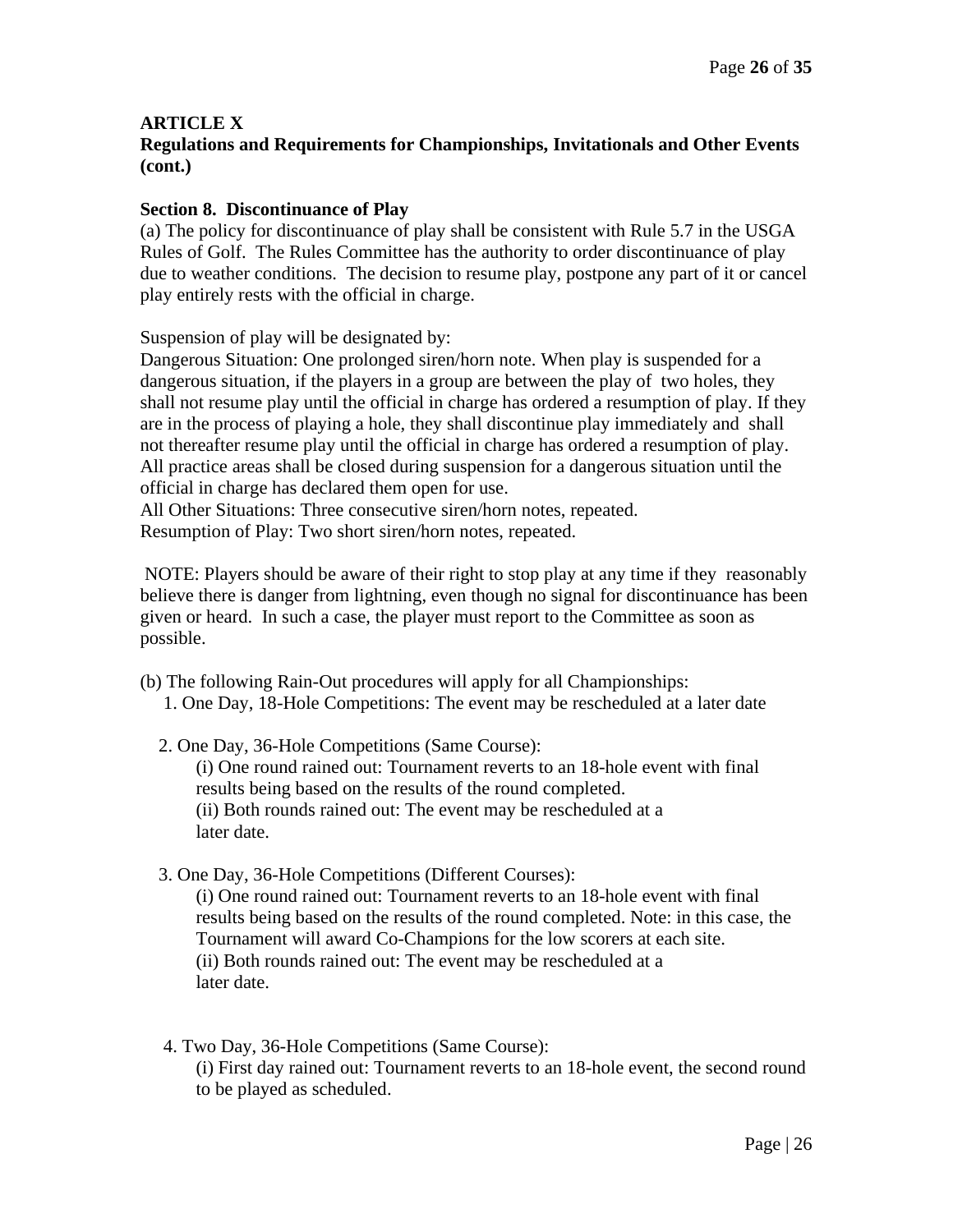# **Regulations and Requirements for Championships, Invitationals and Other Events (cont.)**

(ii) Second day rained out: Tournament reverts to an 18-hole event, final results being based on the results from the first round.

 (iii) Both Days Rained Out: Tournament may be rescheduled at a later date.

5. Two Day, 36-Hole Competitions (Different Courses):

 (i) First day rained out: Tournament reverts to an 18-hole event with the second round to be played as scheduled.

 (ii) Second day rained out: Tournament reverts to an 18-hole event with the final results being based on the results of the first round.

NOTE: In either case above, the Tournament will award Co-Champions for the low scorer at each site.

 (iii) One of the two courses becomes unplayable on day one: All play will continue as scheduled for the one course. Tournament reverts to an 18-Hole competition.

(iv) One of the two courses becomes unplayable day two: Tournament reverts to an 18 Hole event with the final results being based on the results from the first round.

NOTE: The Tournament will award Co-Champions for the low scorer(s) at each site.

(v) Both Days, Both Courses Rained Out:

Tournament may be rescheduled for 36 Holes at a later date.

 6. Three Day, 54 Hole Competition (Same or Two Courses on different days): (i) One Day Rained Out or Unplayable: Tournament reverts to a 36 Hole Event with the remaining round(s) to be played as scheduled. In the event that the Final Round is rained out, the results will be based on the results of the two rounds completed.

 (ii) Any Two Days Rained Out or Unplayable: Tournament reverts to an 18-hole event.

 7. Three Day, 54 Hole Event (Different Courses played concurrently): (i) Day 1 Rained Out or Unplayable: Tournament reverts to a 36 Hole Event with the remaining two rounds to be played as scheduled for rounds 1 & 2. (ii) Day 2 Rained Out or Unplayable: Tournament reverts to a 36 Hole Event with the Final Round to be played as scheduled for Day 2. (iii) Day 3 Rained Out or Unplayable: Tournament reverts to a 36 Hole Event with the Final Results being based on the standings after the Second Round.

 (iv) Any Two Days Rained Out or Unplayable: Tournament reverts to an 18-Hole Event with the only round being played as scheduled for the First Day.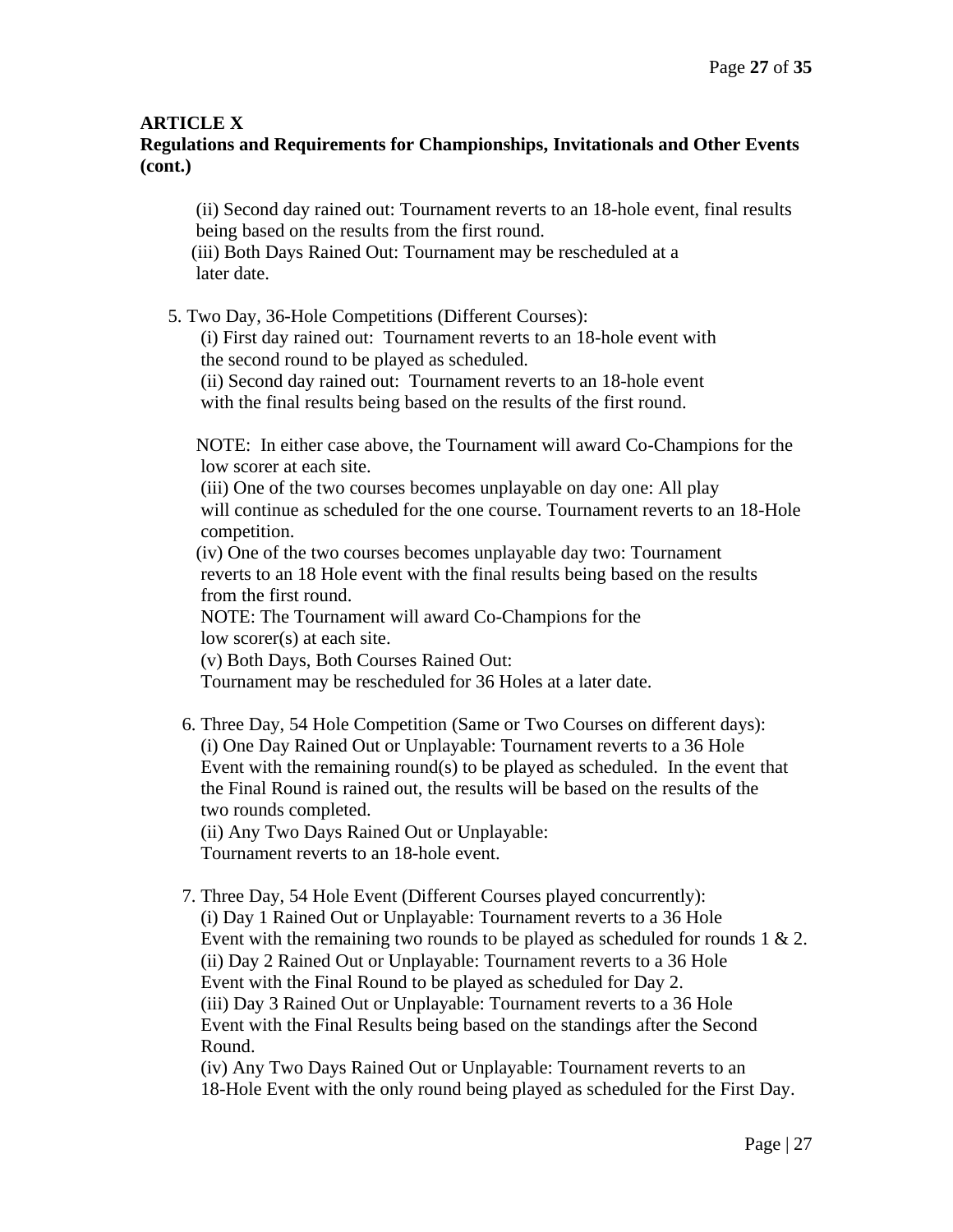# **Regulations and Requirements for Championships, Invitationals and Other Events (Cont.)**

In this case, a winner will be declared at each site and each shall share

equally in the purse.

A playoff, between the winners, will then be scheduled to determine the winner of the title.

NOTE: The New England Section Tournament Committee in conjunction with the New England Section Executive Director reserves the right to alter any of the above procedures in order to conform to PGA of America regulations in regard to determining the qualifiers for the PGA Professional National Championship.

- (c) The following guidelines are for use by the Rules Committee in case of bad weather:
	- 1. When unplayable conditions occur, play shall be suspended. When conditions become playable, play will then be resumed, even when that round cannot be completed that day. Play may be resumed the following day to include completion of the next scheduled round.
	- 2. Every effort shall be made to finish each round as scheduled.
	- 3. In the event of a suspension during the final round, the round shall be canceled if more than half the field is unable to complete the round. If more than half the field completes the round, play should be temporarily suspended and completed when conditions permit. Consideration of this procedure would depend upon availability of the golf course. If the round cannot be completed, scores will revert back to the previous round.

# **Section 9. Policy Regarding Ties**

In all Championships, should two or more Professionals tie for first position (except as noted in specific events in Article X; Section 2) the tie will be resolved by a hole by hole playoff. If more than two competitors tie, all competitors other than the winner will be declared joint winners of second place and share equally in the purse to be distributed. Professionals tying for other positions will share equally with others posting the same score.

If Professionals are tied for a position resulting in equal distribution of prize money that would result in a payout of less than \$50.00, positions of those tied would be resolved by a match of cards, based on the current recommended USGA method, i.e.;

Best total score for the last nine holes (10-18), if still tied last six holes (13-18), if still tied last 3 holes (16-18) and finally if still tied the  $18<sup>th</sup>$  hole, at the designated Host Course, of the final round, until the results are so determined to bring the payout to \$50.00 or greater per competitor.

In Championship events that involve amateurs in a gross and net team format, pooling of prize money may be applied to provide equity for a team that is tied for both the same gross or net position.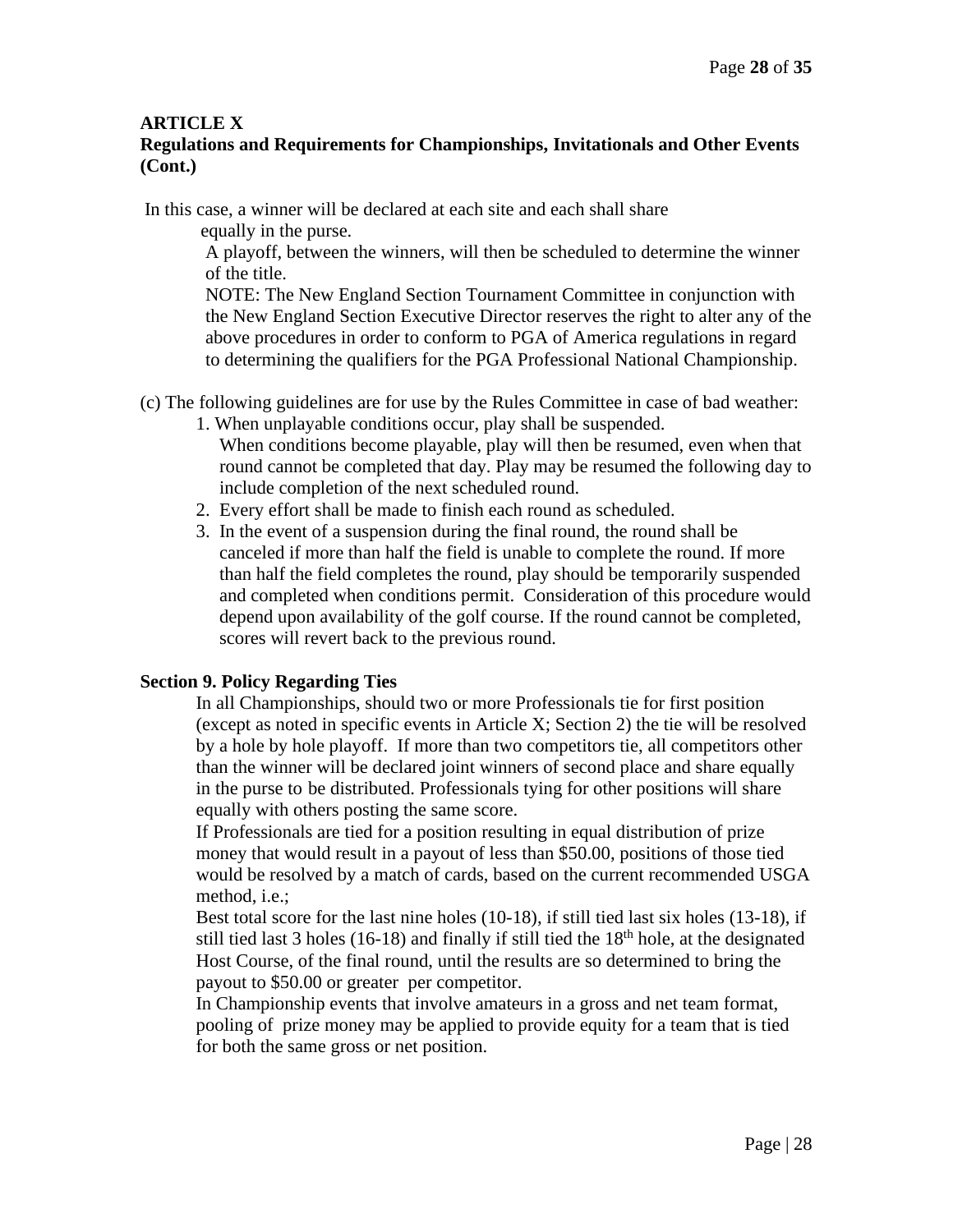# **Regulations and Requirements for Championships, Invitationals and Other Events (Cont.)**

#### **Section 10. Prize Fund Distribution**

The prize fund for distribution shall be the total of entry fees, plus the guaranteed added money, less any expenses as determined by the NEPGA Tournament Committee. These expenses will include an NEPGA deduction. The Tournament Committee, Executive Director and the NEPGA Tournament Director will jointly finalize the Prize Fund Distribution and post said distribution at the event.

#### **Section 11. Awards**

Awards for Championship events will be presented to the winners at the NEPGA Awards banquet.

#### **Section 12. Course Preparation**

Male competitors will play from the tee markers designated by the Rules Committee.

Female competitors will compete from tee markers set at 80-85% of Men's yardage or as close to 80-85% as possible.

# **ARTICLE XI Regulations and Requirements for Pro-Amateur Events**

Section 1. Host Professional's Responsibilities

(a) Arrange to have the use of the course reserved for the tournament players only during the competition.

(b) Agree to follow guidelines for Course Preparation stated in Article X, Section 12. The NEPGA Tournament Director will contact the host professional to discuss his responsibilities prior the event.

(c) Provide a copy of the course's Local Rules Sheet available for NEPGA staff reference.

(d) Define all boundaries, penalty areas, and ground under repair.

(e) Communicate with the Course Superintendent to ensure that hole locations are fairly placed and the recommended course yardage is adhered to. No major course maintenance should be planned prior to or during an NEPGA tournament if possible.

(f) The Host Professional must communicate with the Club Manager to assure that the course snack bar, clubhouse bar and food service will be open at the appropriate hours to serve competitors.

(g) Provide a Registration Desk for the NEPGA Staff.

(h) Provide an Official Scoring Area for the NEPGA Staff

(i) Provide the necessary number of golf carts to accommodate the field.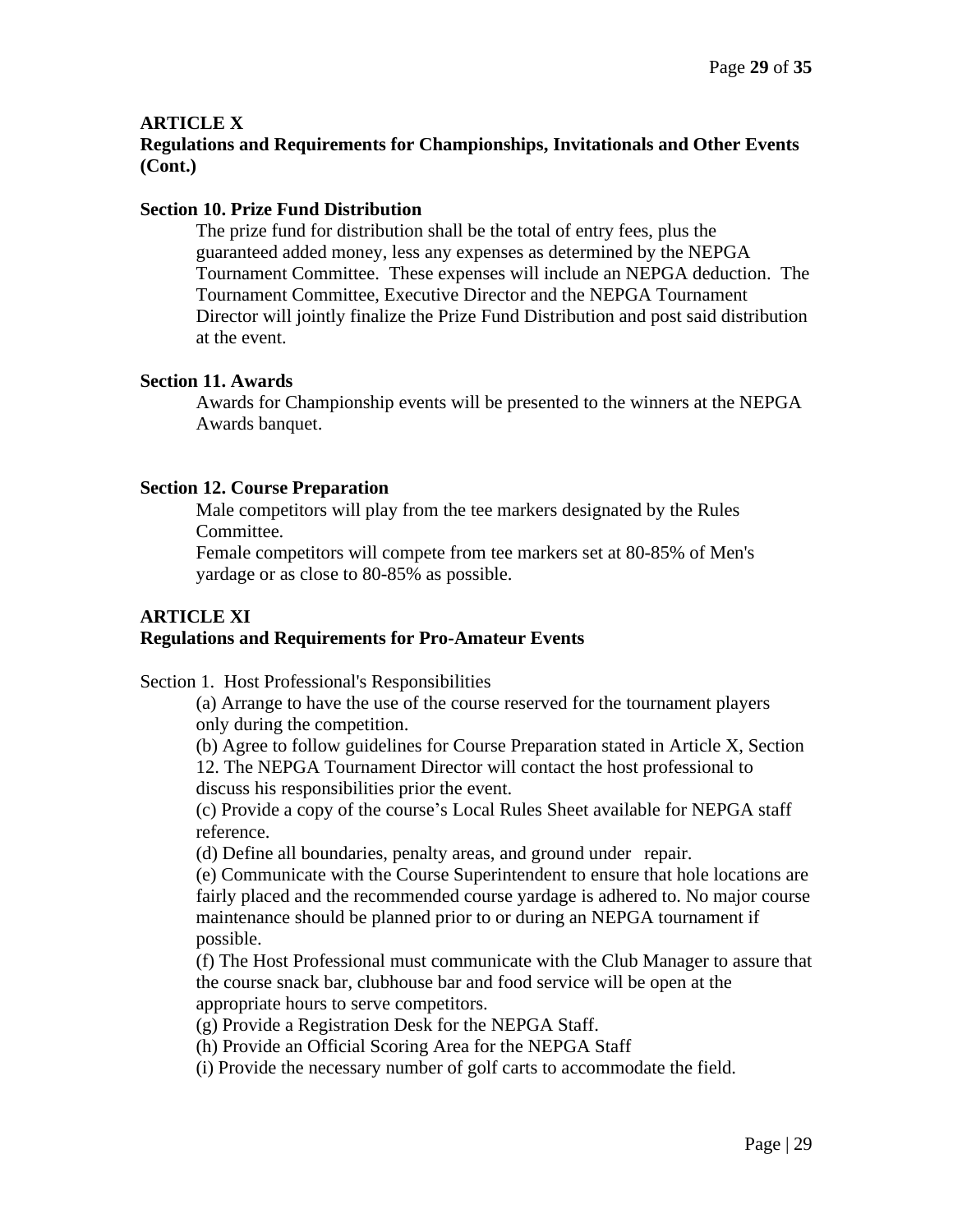# **ARTICLE XI Regulations and Requirements for Pro-Amateur Events (cont.)**

(j) Neglect of, or non-compliance with any responsibilities listed in Article XI, Section 1 are punishable by a fine to be determined by the Tournament Committee.

Section 2. Course Preparation Recommendations

(a) NEPGA Tournament Director should contact the professional and/or the superintendent prior to the event to ensure proper set-up of the event.

(b) Hole locations are to be "Fairly Placed".

(i) Holes should be cut on a flat area, well away from any severe slopes or mounds.

(c) Course Yardage:

(i) Male Professionals and Amateurs under 65 years of age: 6,400-6,600 yards maximum.

(ii) Senior Male Amateurs, Rule of 70: if a male amateur's age plus handicap index equals 70 or more, and the player's age is 60 or above, the player may play from a forward tee at approximately 90% of Male Professionals & Amateurs yardages if possible.

(iii) Female Professionals: 80-85% of Men's yardage or as close to 80- 85% as possible.

(iv) Female Amateurs: Play should be from a forward teeing area.

(d) The Rules Committee will make final decisions regarding any special Local Rules. (i.e. Preferred Lies, etc.) based on recommendations from Host Professional and Superintendent.

# Section 3. Entry Requirements

(a) All Pro-Am entries must be received by the entry deadline.

(b) By submitting the entry form, all competitors agree to abide by the Rules and Regulations of the NEPGA, the USGA Rules of Golf and NEPGA Rules of Conduct.

(c) All entries are subject to approval by the NEPGA Tournament Committee. Competitors must be eligible at the time of entry deadline and at the date of the tournament.

Section 4. Arrangements of Starting Times

(a) Starting times and pairings will be made by the NEPGA Tournament Director, any special requests must be made through the NEPGA Section office.

(b) Tee time information will be available on the NEPGA website after the entry deadline; each entrant is responsible for obtaining his or her own tee time.

Section 5. Amateur Handicap Requirements

(a) Amateur handicap verification must be provided by the Professional prior to or at the time of registration at the tournament site.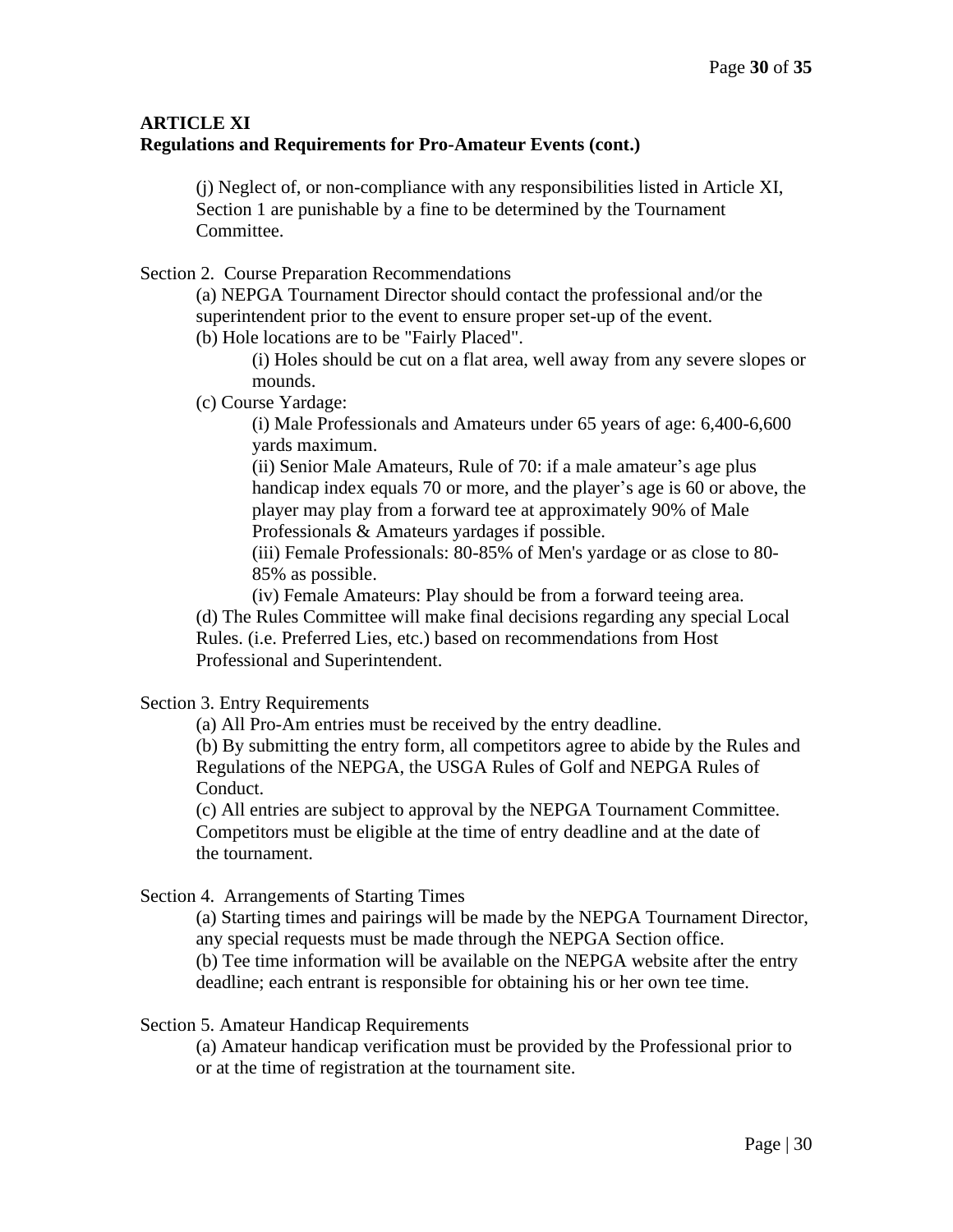# **ARTICLE XI Regulations and Requirements for Pro-Amateur Events (cont.)**

(b) All amateurs' handicaps will be calculated based on the GHIN revision from 3 days prior to the start of the tournament. If any amateur belongs to a club which is not on the USGA System, verification must be presented on site by way of the club's handicap printouts or handicap card.

A team will not be eligible for prizes if ALL handicaps are not verifiable and current.

Note: If a club is not on the USGA GHIN System, or if the club does it's own handicapping, it must be in accordance to the USGA GHIN System.

(c) Any amateur with a PLUS INDEX must play at scratch.

(d) All amateurs will play at 80% of the Tournament Course handicap. The maximum handicap allowance will be 18 strokes, unless a specific format change applies to that event.

(f) Any amateur who is a member of more than one club must play from his or her lowest USGA index.

Note: The USGA mandates that amateurs with memberships at one or more clubs, establish a single USGA Handicap and GHIN Number.

(g) The Professional is solely responsible for the accuracy of player and handicap information. Violation is subject to Professional and Team disqualification and/or disciplinary action for the Professional.

(h) Honorary Life Members, Area Sales Representatives, Press Persons, NEPGA Staff Members, and Members of the eligible Professional's Family who have a USGA Handicap and GHIN Number are eligible partners in Pro-Amateur Events.

# Section 6. Scoring

(a) In Pro-Amateur Events, the Professional will keep the team scorecard. The player(s) whose score for the hole is to count must be readily identifiable. The team card must be signed by the Professional and at least one team member. (b) Scorecards which are incomplete or illegible shall not be accepted and will result in the disqualification of the Players involved.

(c) All scorecards must be turned in immediately at the completion of the round.

#### Section 7. Pace of Play

The NEPGA Local Rule for Pace of Play is in effect for all tournaments.

#### Section 8. Policy Regarding Ties

All ties will share equally with others posting the same score. If a tie for the final money position in the Individual Pro Pool would result in a payout of less than \$50, the tie will be resolved by a match of cards until all payouts are brought to \$50 or greater.

If teams are tied for the final position(s) so that the equal distribution would result in a payout of less than \$20.00 per person, the positions of those tied would be resolved by a match of cards, until position placings are so determined to bring the payout to \$20.00 or greater.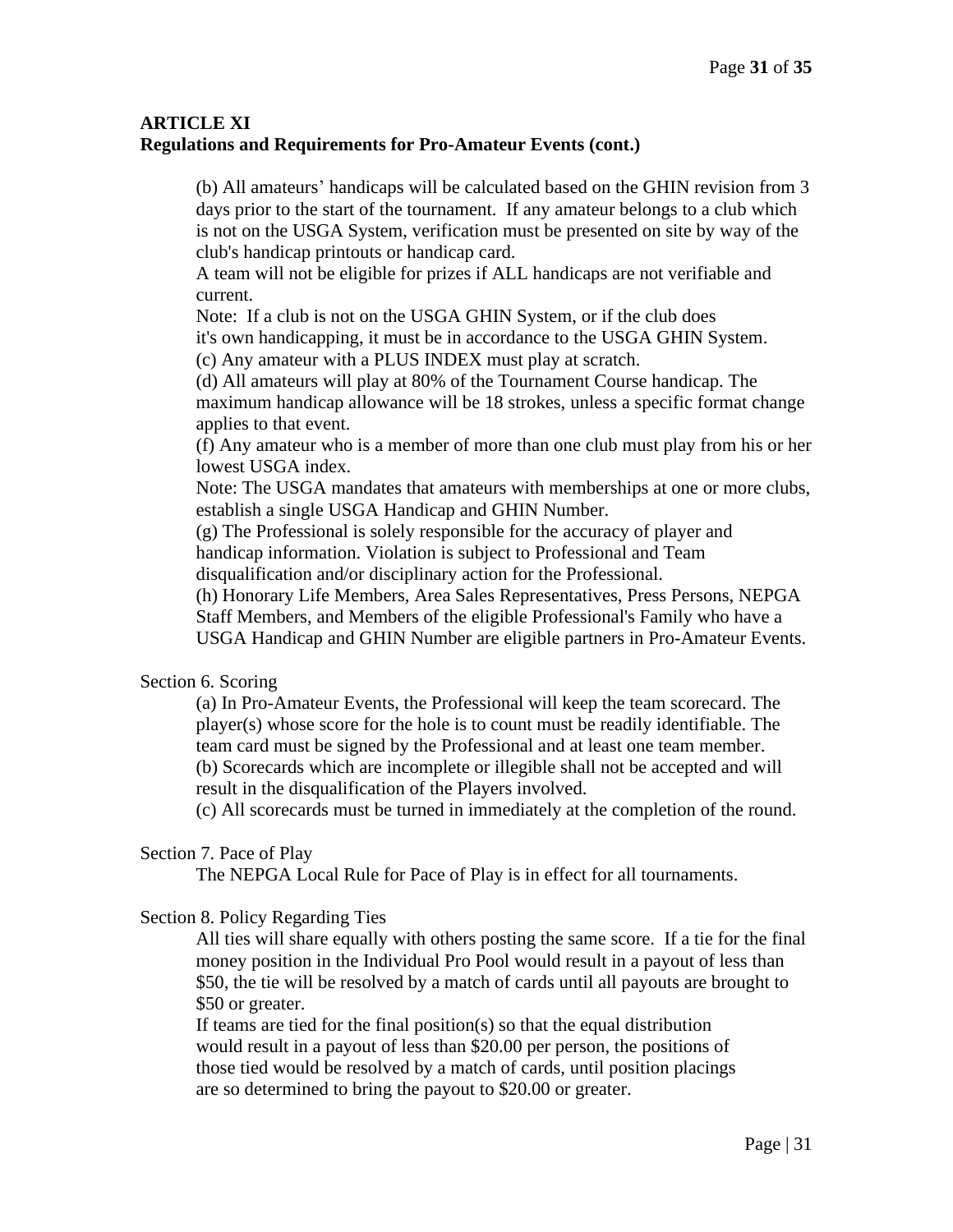# **ARTICLE XII Regulations and Requirements for Pro-Member Events**

In Pro-Am events with gross and net divisions, if a team wins both a gross and net position, that team automatically wins gross, unless it is a net event. In the event that a team is tied for both the same gross or net position, pooling of prize money may be applied to provide equity.

#### Section 9. Prize Fund Distribution

(a) The prize fund for distribution shall be the total of entry fees, plus any added moneys, less any expenses as determined by the NEPGA Tournament Committee. These expenses will include an NEPGA deduction, a staff deduction, and an NEPGA scholarship deduction.

(b) The Tournament Committee and the Rules Committee will post

an estimated prize breakdown based on the expected size of the field.

(c) Winning Professionals will be paid by the PGA of America. Amateurs will be awarded gift certificates, redeemable for merchandise.

#### **Section 1. Host Professional's Responsibilities**

(a) The Host Professional is responsible for inviting the Professionals. A complete list of Professionals who have indicated they are willing to play in Section Pro-Members shall be on file with the section office.

(b) Professionals playing in a Pro-Member Event do not pay any entry fee, cart fees, or range fees.

(c) Only NEPGA Members or eligible Associates shall be invited unless permission is otherwise given by the Tournament Committee.

(d) All invitations shall be completed at least 14 days prior to the event. A complete list of Professionals who have been invited and indicated they are willing to play should be on file with the section office.

(e) The Host Professional must verbally confirm the participation of all Professionals expected to play. Players should be advised of the exact time they need to be at the Host Site and be informed of any special activities they are expected to participate in prior to or after play.

(f) The Host Professional should provide scorecards with both the first and last names of all players. The proper handicaps with stroke allocations should also be noted on the scorecard.

(g) Completed scorecards and Local Rules Sheets are to be made available to the Rules Committee, or their representative for distribution at the Professional's registration.

(h) The Rules Committee, or their official representative, will

be responsible for the starting, scoring, and any Rules decisions in conjunction with the Host Professional.

(i) The NEPGA Section Office will be available to assist with any last minute substitutions in the event of a Professional's cancellation.

(j) The Host Professional is responsible for registration of his own members,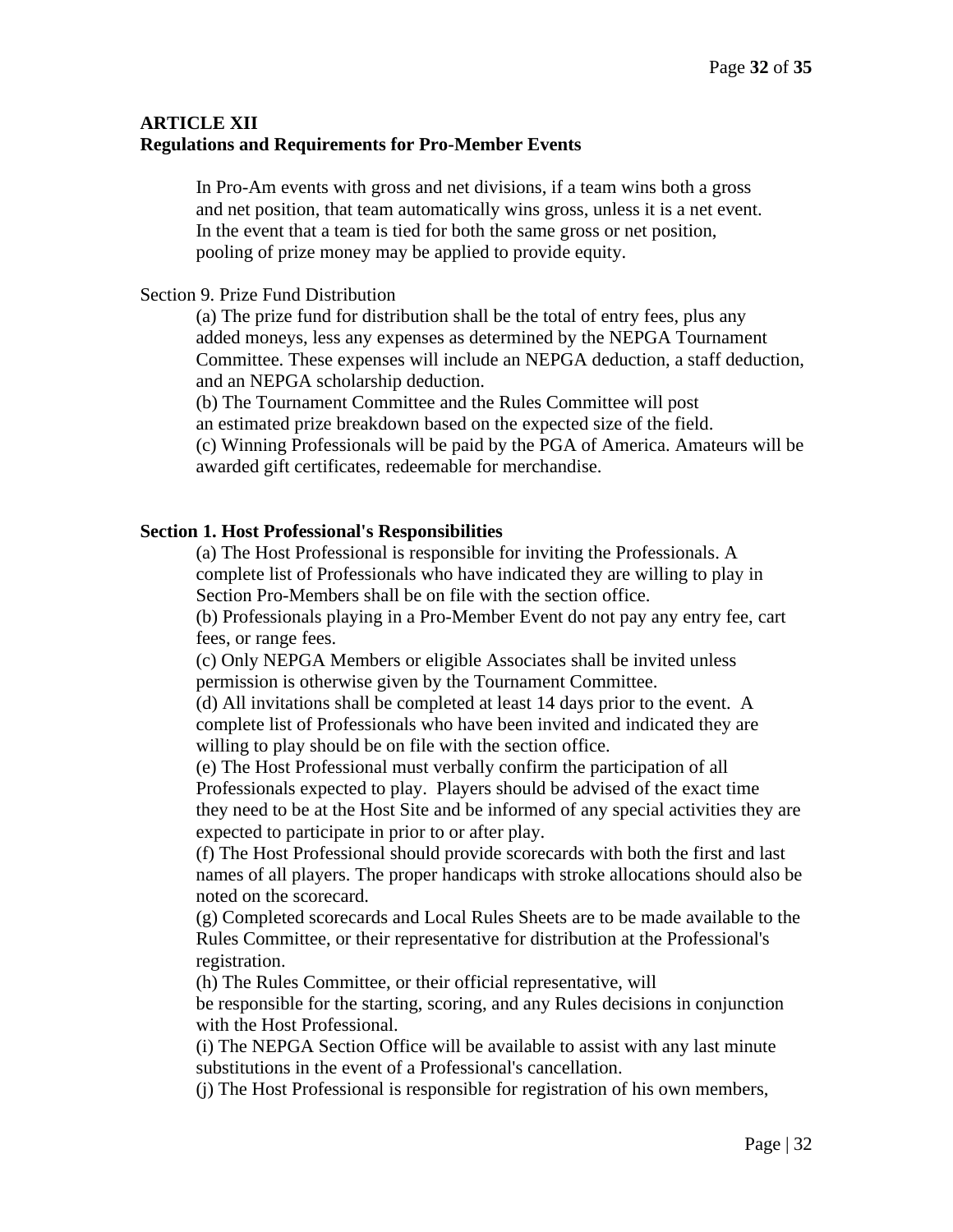# **ARTICLE XII Regulations and Requirements for Pro-Member Events (cont.)**

ensuring that everyone is present. It is recommended that alternates be available to fill any vacancies. (k) A payment in the full amount to cover professional prizes only; should be transferred to the NEPGA Tournament Account, prior to the event. Note: Amateur prizes are not included in the payment submitted to the Section. (l) The Host Professional is expected to follow the guidelines as outlined in Article XI: Section 1. Host Professional's Responsibilities for Pro-Amateur Events Section 2. Course Preparation Recommendations Section 6. Scoring Section 7. Pace of Play

# **Section 2. Cancellation by a Player**

After confirming and accepting the invitation to play in the Pro-member Event, any Professional who fails to cancel prior to 72 Hours from the start of the event, or fails to show for his or her designated time, will automatically be subject to a fine.

# **Section 3. Discontinuance of Play**

See Discontinuance of Play under Article X, Regulations and Requirements for Championship Events.

# **Section 4. Policy Regarding Ties**

If the Host professional will not be following the NEPGA tie breaking procedure outlined in ARTICLE XI, Section 9 he or she should have a tie breaking procedure in writing which he or she must present to the NEPGA Rules Committee prior to any teams starting play.

# **Section 5. Prize Fund Distribution**

(a) The prize fund for distribution shall be the total of entry fees, plus any added moneys, less any expenses as determined by the NEPGA Tournament Committee. Standard deduction is as follows: Current NEPGA percentage plus Staff expenses. Remainder is divided into two parts: (i) 50% to Professional Gross and Net team prizes (ii) 50% to Individual Professional Prizes. Team prize distribution will follow the guidelines of the NEPGA Pro-Am Prize Distribution formula.

(b) The Host Professional and the Rules Committee will jointly finalize the Prize Fund Distribution and post said distribution prior to the start of the event.

(c) Winning Professionals will be paid ACH Direct Deposit upon verification of event results. Please note that all professional players must be enrolled in direct deposit to participate in tournaments.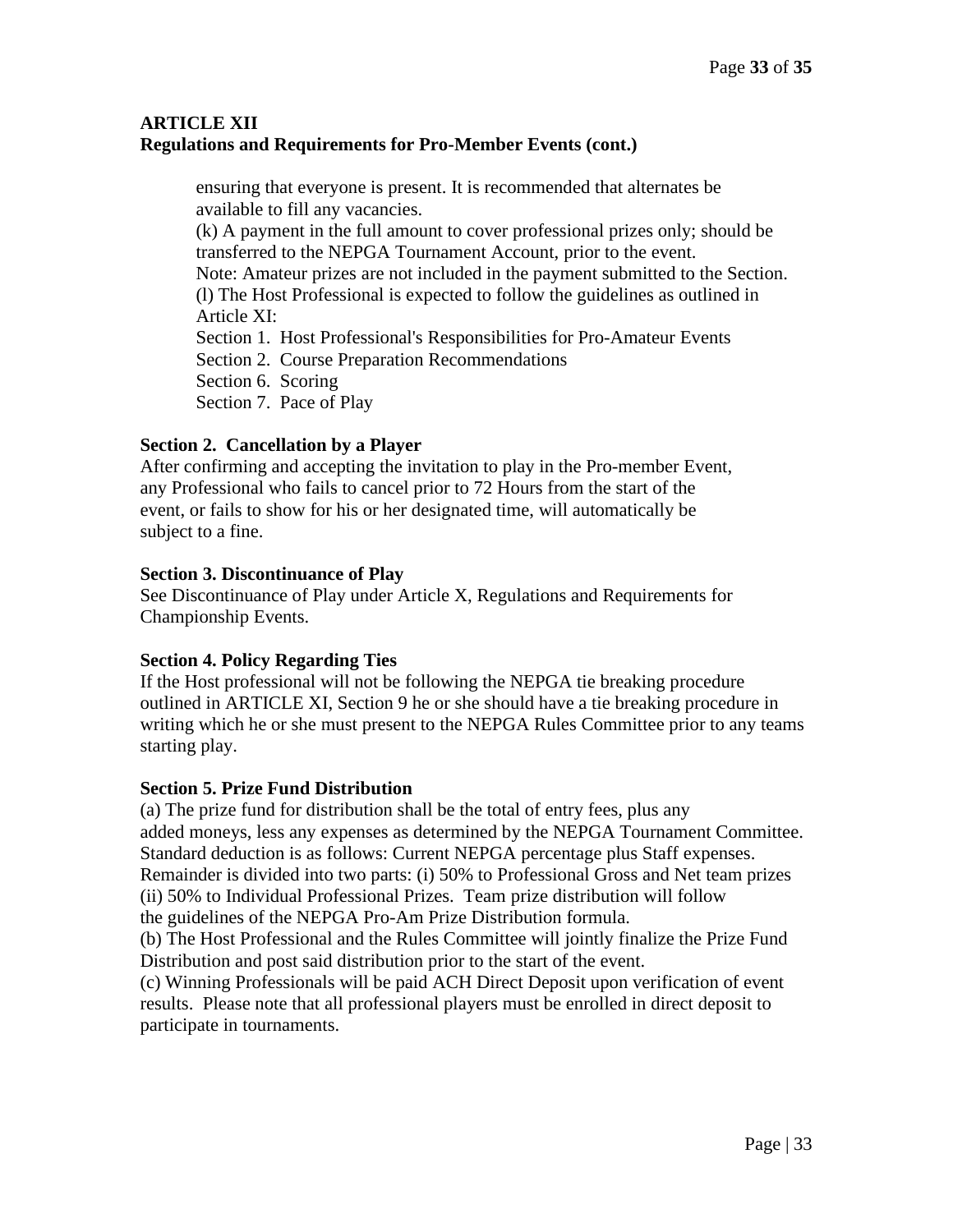# **ARTICLE XIII PGA TOUR Event Qualifying and Exemptions**

Section 1. Section Qualifying

(a) The Section will conduct qualifying to determine New England PGA positions in PGA TOUR events. The number of positions shall be determined by the current PGA TOUR policy. (b) For Section PGA TOUR events, section qualifying will be open

to NEPGA Members who are otherwise eligible under Article VI, Sections 1  $\& 2$ , NEPGA Tournament Rules and Regulations.

Section 2. Exemptions

Exemptions granted the New England Section PGA Members for PGA TOUR events, held within the Section will be guided by the policy in effect at the time of the event.

# **ARTICLE XIV Annual Eugene "Skip" Wogan/ Player of the Year Award**

Only current Class A Members of the New England Section in good standing are eligible to be considered for Player of the Year.

The following events are used to determine the Wogan/POY:

- (a) PGA Professional National Championship
- (b) New England PGA Championship
- (c) New England PGA Stroke Play Series
- (d) Massachusetts, New Hampshire & Rhode Island Opens
- (e) Vermont and Maine Opens
- (f) U.S. Open
- (g) PGA Championship
- (h) British Open
- (i) PGA Tour Events
- (j) Korn Ferry Tour Events

NOTE: The current point distribution table for these events is available on the New England PGA website.

# **ARTICLE XV Annual Avidia Cup Stroke Play Championship**

The following events are used to determine the Avidia Cup points standings:

- (a) All Stroke Play Series Events
- (b) All Chapter Championships. Note: if a Chapter Championship is unable to be conducted at least 10 days prior to the date of the Avidia Cup Finals, the Chapter Player of the Year standings as of 10 days before the finals will be used to award Chapter points.